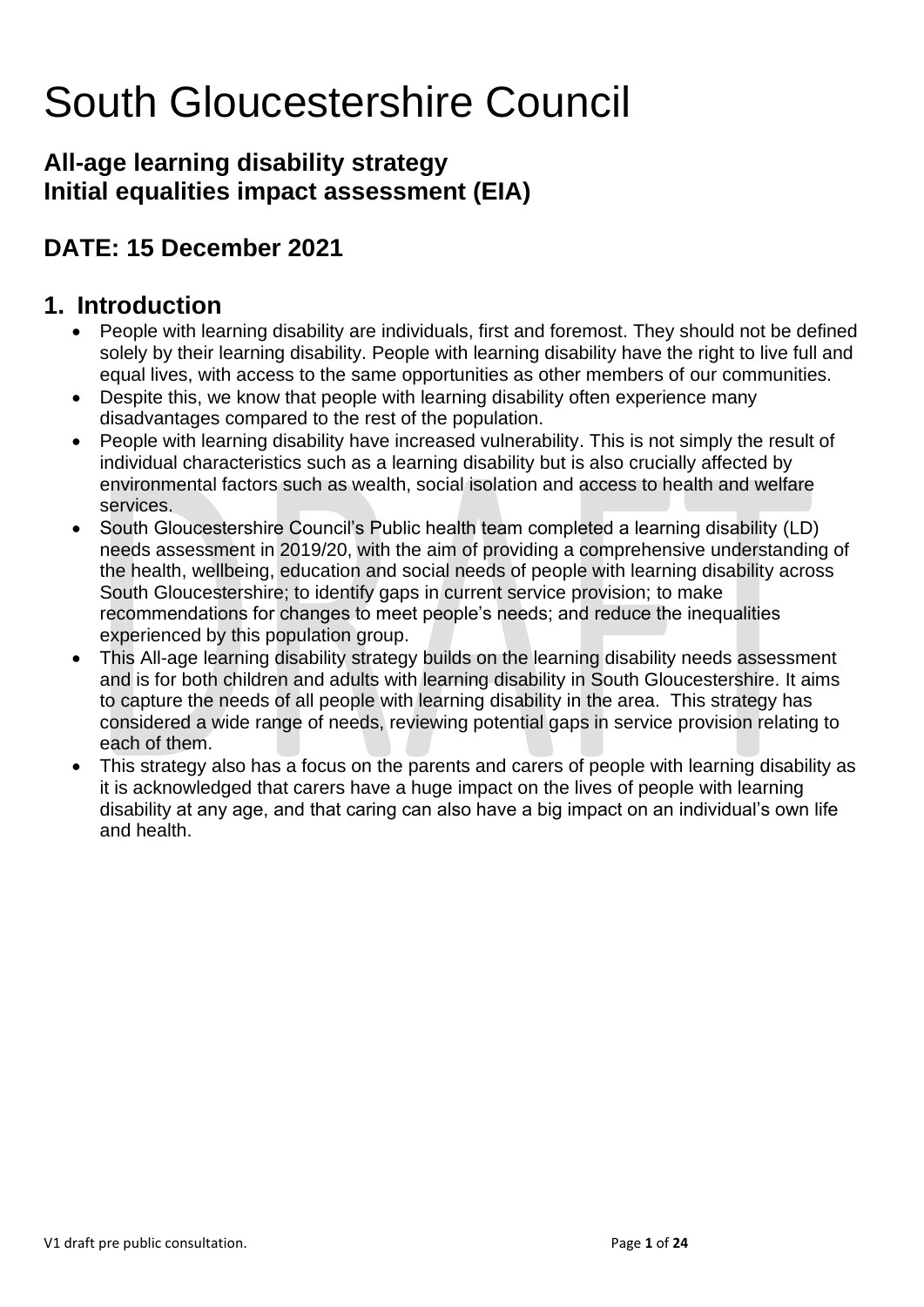# **2. Research, engagement and consultation**

**Please note - this section will be updated post consultation**

#### 2.1.**Research - (source – learning disability needs assessment; SEN dashboard October 2021 and 2021 Spring School Census)**

# **Adults**

- It is important to note that there are no exact data regarding the number of people with learning disabilities who live in England, the Southwest region or South Gloucestershire. Instead, prevalence is based on disease registers, service use and modelled estimates, none of which can reflect prevalence with complete accuracy.
- The POPPI3 (projecting older people population data) and PANSI4 (projecting adult needs and service data) modelled estimates indicate the prevalence of people with learning disability in the South Gloucestershire adult population is around 2.4%. Estimated prevalence is highest in 18–24 year-olds, at 2.7%, and gradually decreases to be 1.9% of over 85 year olds.
- According to Quality Outcomes Framework (QOF) data, 0.4% of patients in South Gloucestershire (of all ages) are registered with a learning disability; this is lower than the national level of 0.5%. Around 0.38% of the adult population received long-term support from South Gloucestershire Council in 2018/19, higher than the national prevalence of 0.34% though it is thought that these figures are likely to be undercounts.
- The prevalence of all learning disabilities in adults (aged 18 and over) in South Gloucestershire is estimated to be 2.4% (5,333 adults), with a 0.5% prevalence (1,108 adults) of moderate or severe learning disabilities and a 0.1 % prevalence (252 adults) for severe learning disabilities alone.
- Data from the Adult Social Care Outcomes Framework (ASCOF) indicates that there were 845 adults (aged 18 or older) with a learning disability receiving long-term support from South Gloucestershire Council in 2017/18 – a rate of 3.8 people per 1000 population. This figure has grown to 860 for the midpoint of 2021.
- Of the adults with learning disability who are receiving long-term support from South Gloucestershire Council there is a higher proportion of male adult with a learning disability of 58.7% compared to the general population data of South Gloucestershire of 49.11%.

| <b>Gender</b>  | <b>Direct</b><br><b>Payment</b><br>% | <b>Dom</b><br>Care % | <b>Equipment</b><br>$\frac{9}{6}$ | <b>Perm</b><br><b>Placements</b><br>$\%$ | <b>Total %</b> | $\frac{1}{2}$<br><b>Population</b> |
|----------------|--------------------------------------|----------------------|-----------------------------------|------------------------------------------|----------------|------------------------------------|
| <b>Female</b>  | 41.38%                               | 37.85%               | 50.00%                            | 44.80%                                   | 41.20%         | 50.89%                             |
| <b>Male</b>    | 58.28%                               | 62.15%               | 50.00%                            | 55.20%                                   | 58.70%         | 49.11%                             |
| <b>Unknown</b> | 0.34%                                |                      |                                   |                                          | 0.1%           |                                    |
| Sum:           | 100.00%                              | 100.00%              | 100.00%                           | 100.00%                                  | 100.00%        | 100.00%                            |

Table 1 Gender - Data source - South Gloucestershire Council Learning Disability Equalities report November 2021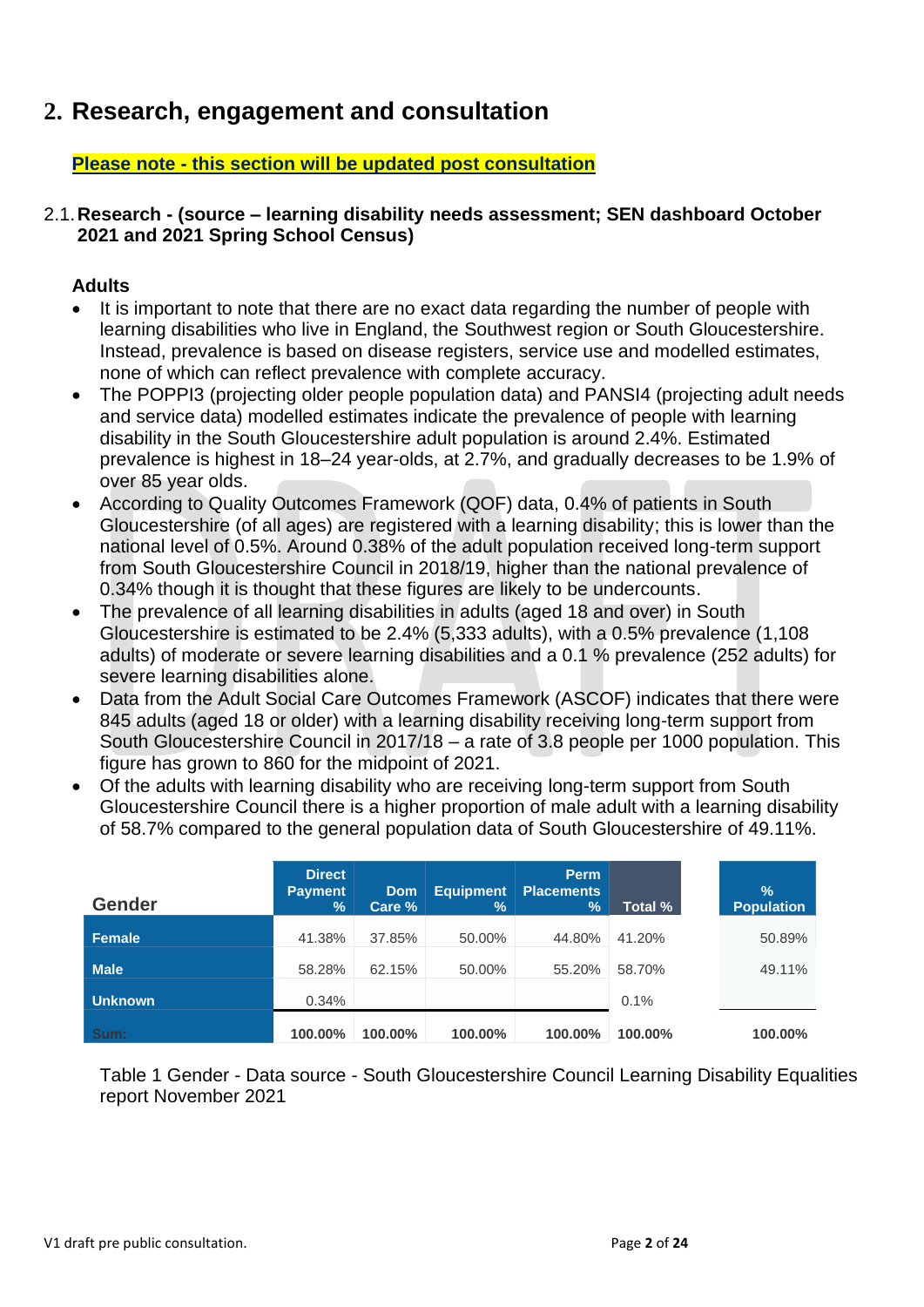• There is a lower proportion of people aged over 65 with a learning disability of 10.12% compared to the general population data of South Gloucestershire of 23.78%.

| <b>Age Group</b> | <b>Direct</b><br><b>Payment %</b> | <b>Dom Care</b><br>$\frac{9}{6}$ | <b>Equipment</b><br>$\frac{9}{6}$ | <b>Perm</b><br><b>Placements</b><br>$\frac{9}{6}$ | Total % | $\frac{9}{6}$<br><b>Population</b> |
|------------------|-----------------------------------|----------------------------------|-----------------------------------|---------------------------------------------------|---------|------------------------------------|
| $18-64$          | 97.93%                            | 95.08%                           | 75.00%                            | 73.30%                                            | 89.9%   | 76.22%                             |
| $65+$            | 2.07%                             | 4.92%                            | 25.00%                            | 26.70%                                            | 10.12%  | 23.78%                             |
| Sum:             | 100.00%                           | 100.00%                          | 100.00%                           | 100.00%                                           | 100.00% | 100%                               |

Table 2 Age - Data source - South Gloucestershire Council Learning Disability Equalities report November 2021

• The data for sexual orientation for those with a learning disability in South Gloucestershire Council shows that most people with learning disability (87.8%) indicates do not know, is not recorded, prefer not to say or is undeclared. 12.2% indicated they are heterosexual; this may indicate that this is an area not discussed openly.

| <b>Sexual Orientation</b> | <b>Direct</b><br><b>Payment %</b> | <b>Dom</b><br>Care % | <b>Equipment</b><br>$\%$ | <b>Perm</b><br><b>Placements</b><br>$\frac{9}{6}$ | Total % |
|---------------------------|-----------------------------------|----------------------|--------------------------|---------------------------------------------------|---------|
| <b>Heterosexual</b>       | 12.41%                            | 13.23%               | 16.67%                   | 9.95%                                             | 12.2%   |
| <b>Not Known</b>          | 5.86%                             | 6.15%                |                          | 17.65%                                            | 8.8%    |
| <b>Not Recorded</b>       | 73.45%                            | 68.00%               | 70.83%                   | 20.81%                                            | 57.8%   |
| <b>Prefer Not To Say</b>  | 7.93%                             | 11.38%               | 8.33%                    | 46.61%                                            | 19.2%   |
| <b>Undeclared</b>         | 0.34%                             | 1.23%                | 4.17%                    | 4.98%                                             | 2%      |
| Sum:                      | 100.00%                           | 100.00%              | 100.00%                  | 100.00%                                           | 100.00% |

Table 3 Sexual Orientation - Data source - South Gloucestershire Council Learning Disability Equalities report November 2021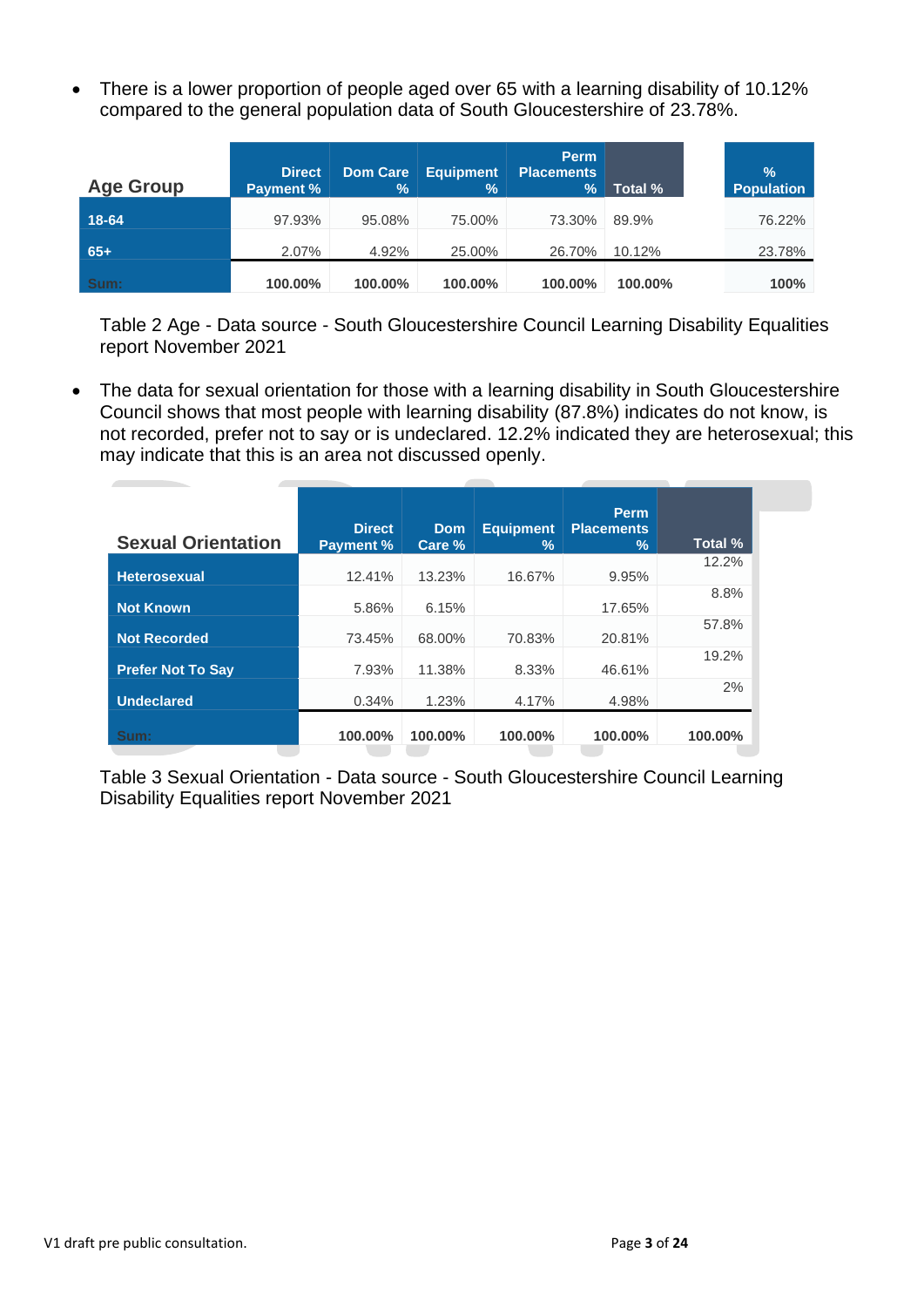• The ethnicity reported for people with a learning disability receiving a service in South Gloucestershire Council shows 93.5% of people are White British or any other white background; 1.7% are of Asian or Asian British background; 0.9% are of Mixed or Multiple ethnic groups background; 0.9% are of African, Caribbean or Black British background;.0.3 % from other ethnic minority groups with the remaining 2.6% reported as not known or not stated.

| <b>Ethnicity</b>                                                                    | <b>Direct</b><br><b>Payment %</b> | <b>Dom</b><br>Care % | <b>Equipment</b><br>$\frac{9}{6}$ | <b>Perm</b><br><b>Placements</b><br>$\frac{9}{6}$ | Total % |
|-------------------------------------------------------------------------------------|-----------------------------------|----------------------|-----------------------------------|---------------------------------------------------|---------|
| <b>African</b>                                                                      | 0.34%                             | 0.62%                |                                   |                                                   | 0.3%    |
| <b>Any Other Asian Background</b>                                                   |                                   |                      |                                   | 0.45%                                             | 0.1%    |
| <b>Any Other Black Background</b>                                                   | 0.34%                             | 0.62%                |                                   |                                                   | 0.3%    |
| <b>Any Other Ethnic Group</b>                                                       | 0.34%                             | 0.31%                |                                   |                                                   | 0.2%    |
| <b>Any Other Mixed Background</b>                                                   | 0.34%                             | 0.31%                |                                   | 0.45%                                             | 0.3%    |
| <b>Any Other White Background</b>                                                   | 2.41%                             | 2.15%                |                                   | 1.81%                                             | 2.1%    |
| <b>Caribbean</b>                                                                    |                                   | 0.62%                |                                   |                                                   | 0.2%    |
| <b>Chinese</b>                                                                      | 0.34%                             | 0.62%                |                                   |                                                   | 0.3%    |
| <b>Gypsy / Roma</b>                                                                 |                                   | 0.31%                |                                   |                                                   | 0.1%    |
| <b>Indian</b>                                                                       | 0.69%                             | 0.92%                |                                   |                                                   | 0.6%    |
| <b>Not Known</b>                                                                    | 2.41%                             | 3.08%                |                                   |                                                   | 2.0%    |
| <b>Pakistani</b>                                                                    | 0.69%                             | 1.23%                |                                   |                                                   | 0.7%    |
| <b>Refused / Not Stated</b>                                                         | 0.69%                             | 0.92%                |                                   |                                                   | 0.6%    |
| <b>White And Asian</b>                                                              |                                   | 0.31%                |                                   | 0.45%                                             | 0.2%    |
| <b>White And Black Caribbean</b>                                                    | 0.34%                             | 0.62%                |                                   |                                                   | 0.3%    |
| <b>White British</b>                                                                | 91.03%                            | 87.38%               | 100.00%                           | 96.83%                                            | 91.4%   |
| Sum:                                                                                | 100.00%                           | 100.00%              | 100.00%                           | 100.00%                                           | 100.00% |
| Table 4 Ethnicity - Data source - South Gloucestershire Council Learning Disability |                                   |                      |                                   |                                                   |         |
| <b>Equalities report November 2021</b>                                              |                                   |                      |                                   |                                                   |         |

The religion reported for people with a learning disability receiving a service in South Gloucestershire Council shows 47.1% are either Church of England, Christian, Methodist, Baptist or Roman Catholic; 50.9% reported as no religion, not known, other or prefer not to say; 0.7% Muslim: 0.3% Jehovahs Witnesses; 0.3% Sikh: 0.2% Hindu and 0.1% Jewish.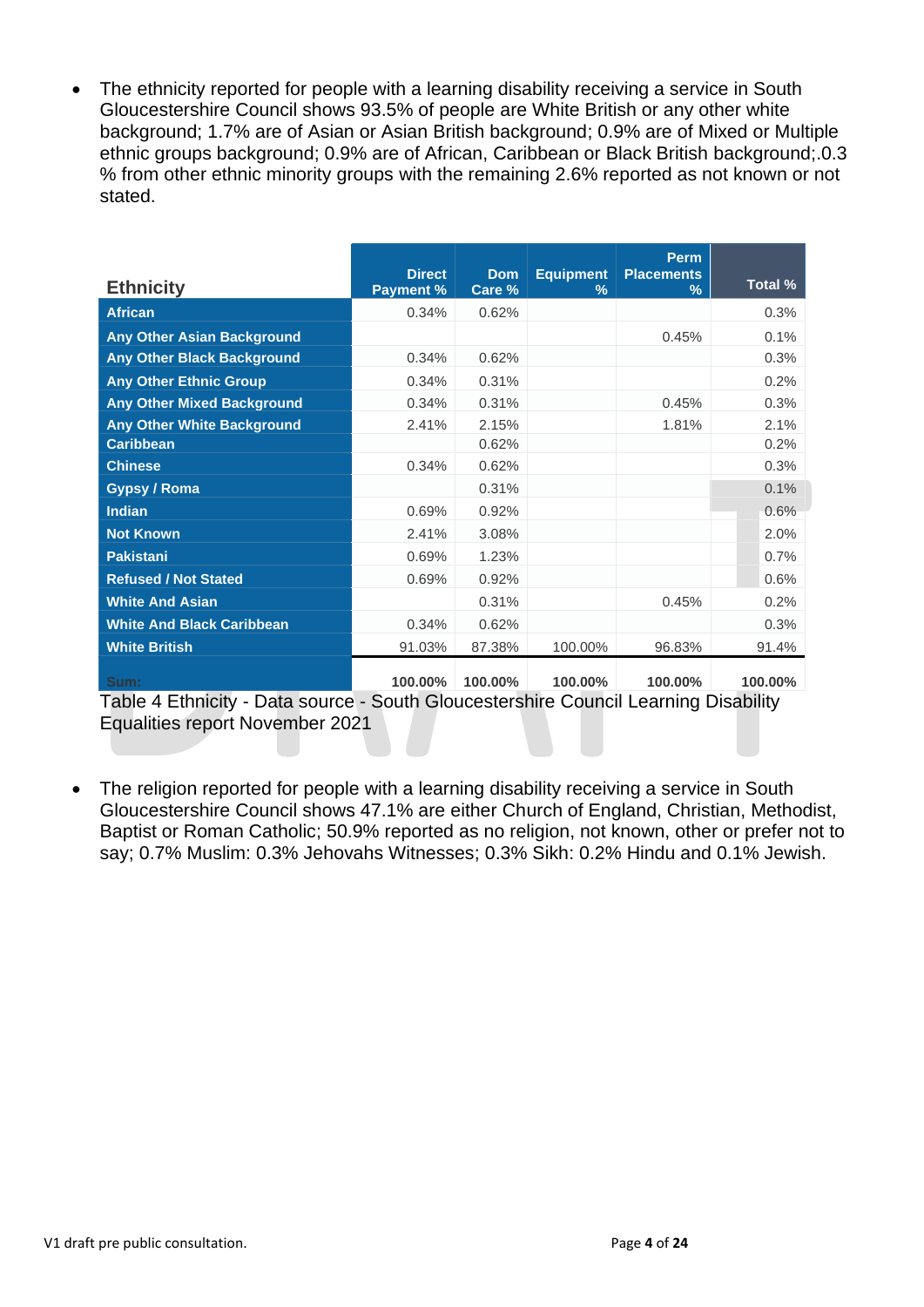|                                  | <b>Direct</b>    | <b>Dom</b> | <b>Equipment</b> | Perm<br><b>Placements</b> |         |
|----------------------------------|------------------|------------|------------------|---------------------------|---------|
| <b>Religion</b>                  | <b>Payment %</b> | Care %     | $\frac{9}{6}$    | $\%$                      | Total % |
| <b>Baptist</b>                   | 0.69%            | 0.62%      |                  | 0.90%                     | 0.7%    |
| <b>Buddhist</b>                  | 0.34%            | 0.31%      |                  |                           | 0.2%    |
| <b>Christian</b>                 | 10.00%           | 9.23%      | 12.50%           | 6.79%                     | 9.0%    |
| <b>Church Of England</b>         | 24.83%           | 26.15%     | 41.67%           | 53.39%                    | 33.1%   |
| <b>Hindu</b>                     | 0.34%            | 0.31%      |                  |                           | 0.2%    |
| <b>Jehovahs Witness</b>          | 0.34%            | 0.31%      |                  | 0.45%                     | 0.3%    |
| <b>Jewish</b>                    |                  |            |                  | 0.45%                     | 0.1%    |
| <b>Methodist</b>                 | 1.38%            | 1.23%      |                  | 1.81%                     | 1.4%    |
| <b>Muslim</b>                    | 0.34%            | 1.23%      |                  | 0.45%                     | 0.7%    |
| <b>No Religion</b>               | 15.86%           | 16.00%     | 8.33%            | 15.84%                    | 15.7%   |
| <b>Not Known</b>                 | 35.52%           | 37.23%     | 29.17%           | 10.41%                    | 29.5%   |
| <b>Other</b>                     | 0.34%            |            |                  | 0.45%                     | 0.2%    |
| <b>Refused/Prefer Not to Say</b> | 5.17%            | 4.62%      | 8.33%            | 6.79%                     | 5.5%    |
| <b>Roman Catholic</b>            | 4.14%            | 2.46%      |                  | 2.26%                     | 2.9%    |
| <b>Sikh</b>                      | 0.69%            | 0.31%      |                  |                           | 0.3%    |
| Sum:                             | 100.00%          | 100.00%    | 100.00%          | 100.00%                   | 100.00% |

Table 5 Religion - Data source - South Gloucestershire Council Learning Disability Equalities report November 2021

# **Children and Young People**

- In 2019, a total of 1,063 children with learning difficulties as a primary SEN were known to schools in South Gloucestershire, corresponding to a rate of 28.7 children per 1,000 population. This is lower than the rate for both England (35.5 per 1000 population) and the South West region (31.6 per 1000 population).
- This proportion changes across school year groups, with 1.0% of pupils in the reception year having a learning disability compared to a peak of 4.2% in Year 7. Overall, 3.4% of male school children had a learning disability compared to 2.3% of female school children.
- In South Gloucestershire, the highest proportion of schoolchildren with a learning disability were Mixed and then White British ethnicities, where 3.1% and 3.0% of schoolchildren with a learning disability respectively belonged to these ethnic groups.
- The proportion of school children with a learning disability was lowest among those of Asian ethnicity at 1.7%. Within South Gloucestershire, 6.8% of pupils who are eligible for free school meals have a learning disability; this is compared to a learning disability prevalence of just 2.5% among children not eligible for free school meals.
- Children living in more deprived areas of England are more likely to have SEN associated with learning disabilities. This is similar in South Gloucestershire, where the proportion of children with learning disabilities is highest in the most deprived 20% of areas of South Gloucestershire (3.3%) and lowest in the least deprived 20% of areas ( 2.4%) .However, it is important to note that these data on free school meal status and deprivation provide no indication of whether deprivation is a cause or effect of having a learning disability.
- As the general population of South Gloucestershire increases, it is likely that the number of individuals with learning disabilities requiring services from the council will also increase. Amongst 0–24-year-olds, the number of service users in 2039 is anticipated to be 717 (expected range: 602 to 849), and adults with learning disabilities that require services from the council could number 962 (estimated range 744 to 1,241). These estimates are based on 2019 datasets and take into account the expected mortality rate.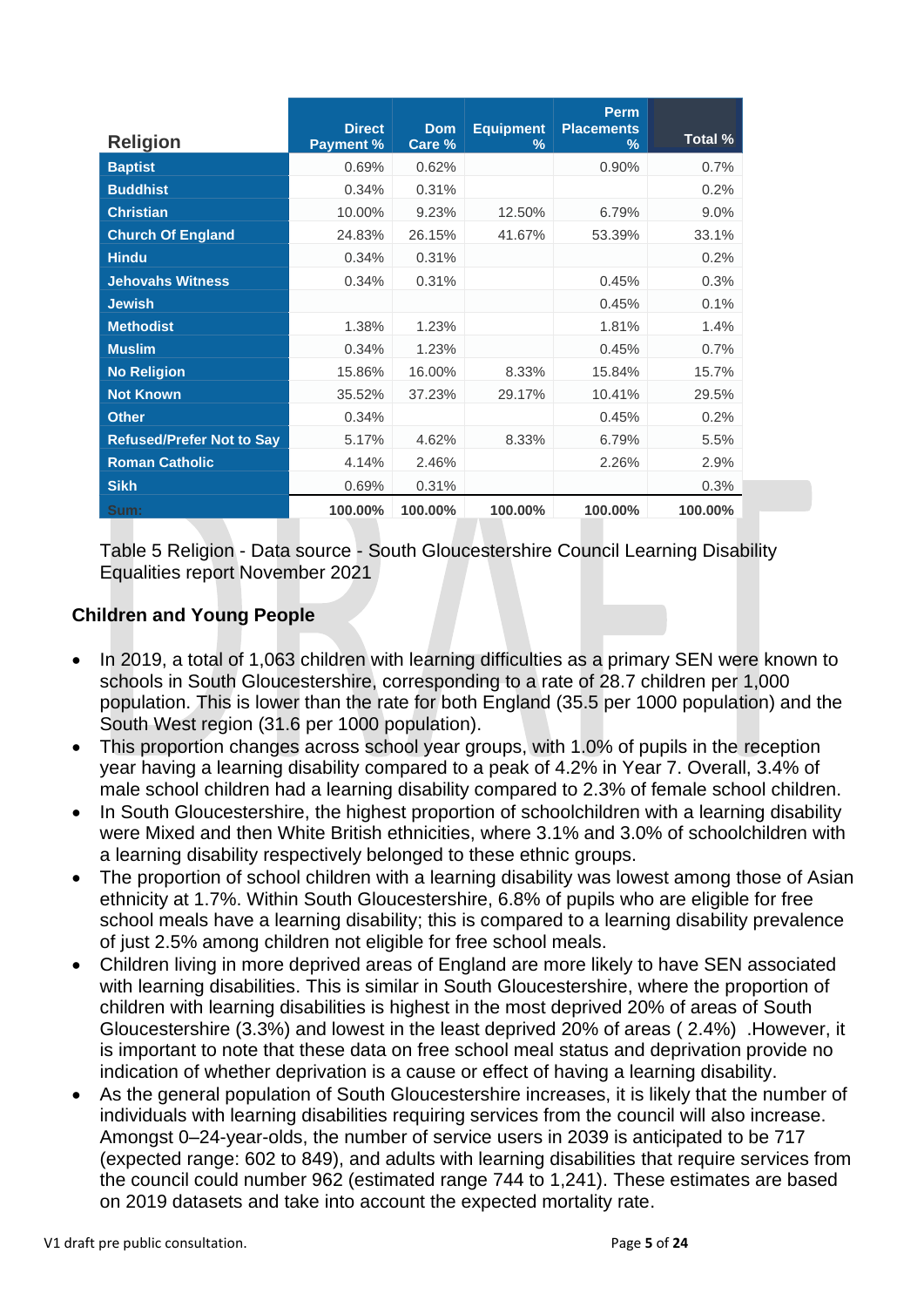• Within South Gloucestershire there are now approximately 7,800 children and young people between the ages of 0-25 years with Special Educational Needs and Disability (SEND). There are currently around 2,384 children and young people who have significant and complex special educational needs and/or disabilities who are in receipt of an Education, Health and Care Plan (EHCP).

| <b>Primary Need</b> | <b>Description</b>                       | % total Primary<br><b>Need with EHC</b> |
|---------------------|------------------------------------------|-----------------------------------------|
|                     |                                          | plans 0-25 years                        |
| <b>ASD</b>          | <b>Autism Spectrum Disorder</b>          | 30.2                                    |
| <b>SEMH</b>         | Social, Emotional, Mental Health         | 19.8                                    |
| <b>SLCN</b>         | Speech, Language and Communication Needs | 17.0                                    |
| <b>MLD</b>          | <b>Moderate Learning Difficulty</b>      | 10.8                                    |
| <b>PD</b>           | <b>Physical Difficulty</b>               | 7.6                                     |
| <b>SLD</b>          | <b>Severe Learning Difficulty</b>        | 5.9                                     |
| HI                  | <b>Hearing Impairment</b>                | 2.5                                     |
| SpLD                | <b>Specific Learning Difficulty</b>      | 2.4                                     |
| <b>PMLD</b>         | Profound, Multiple, Learning Difficulty  | 2.3                                     |
| VI                  | <b>Visual Impairment</b>                 | 1.3                                     |
| <b>MSI</b>          | <b>Multi-Sensory Impairment</b>          | 0.1                                     |

Table 6: Table to show percentage of each SEND need type in relation to children and young people with EHC Plans.

#### **Race**

The ethnicity of children and young people with SEN Support and with EHC Plans broadly mirrors the ethnicity profile of those learners without a special educational need or disability but with some differences for "White British" and "Black" students who are proportionately slightly more likely to have an EHC Plan. Table 7 shows that White British pupils represent the biggest proportion of students in South Gloucestershire.

| <b>Ethnicity</b>         | <b>CYP with EHC</b> | <b>CYP</b> in receipt of | <b>All Pupils in</b> |
|--------------------------|---------------------|--------------------------|----------------------|
|                          | <b>Plans</b>        | <b>SEND Support</b>      | <b>South Glos.</b>   |
| <b>White British</b>     | 83.8%               | 82.8%                    | 80.3%                |
| Mixed                    | 3.6%                | 4.9%                     | 5.5%                 |
| <b>White Non-British</b> | 3.2%                | 5.2%                     | 5.9%                 |
| Asian                    | 2.4%                | 2.2%                     | 3.8%                 |
| <b>Black</b>             | 1.7%                | 1.6%                     | 1.8%                 |
| Chinese                  | 0.1%                | 0.3%                     | 0.5%                 |
| Any other                | 0.7%                | 0.6%                     | 0.7%                 |
| Unclassified             | 4.4%                | 2.4%                     | 1.1%                 |

Table 7 - Table % of children and young people with EHC Plans and SEND Support plans by ethnic group (Note - the ethnicity of all pupils across South Gloucestershire is included in the final column in order to show a comparator).

Source: SEN Dashboard October 2021 and 2021 Spring School Census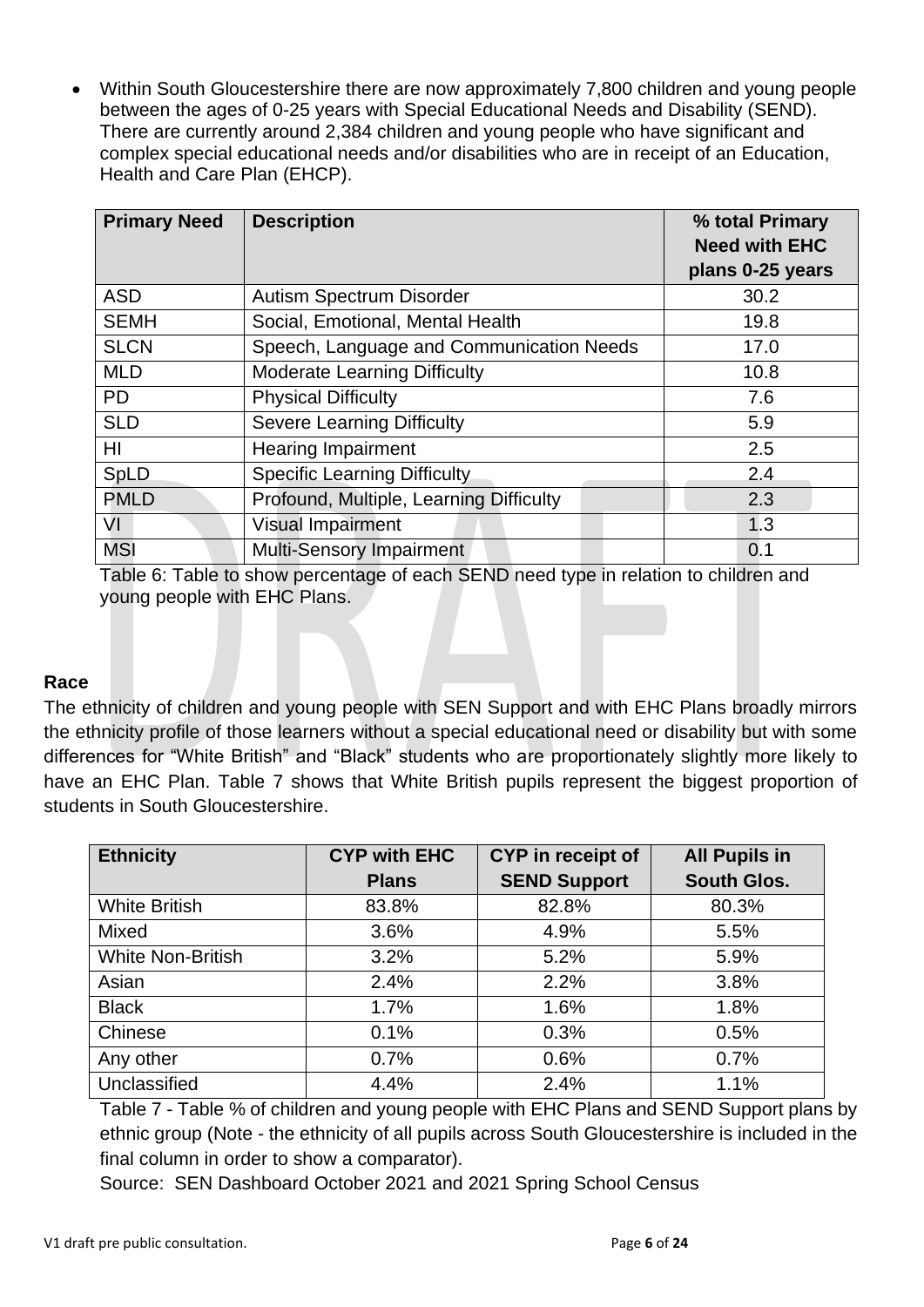# **Safeguarding**

In 2020-21, safeguarding referrals for individuals with a primary support reason of learning disability support accounted for 11.2% of all safeguarding referrals made to South Gloucestershire Council. The main abuse category is neglect and acts of omission, with these being most common among males between the ages of 21 and 67. However, the number of referrals due to other acts of abuse – be they financial, material, physical, psychological, emotional, discriminatory, domestic and sexual abuse – collectively account for 37.6% of all safeguarding referrals for adults with learning disability.

## **Employment**

• In South Gloucestershire, 7.3% of working-age adults with a learning disability were in paid employment in 2018/19, higher than in the Southwest (5.9%) and England as a whole (6.0%). Despite this however, there is a 73.6% gap in the employment rate between those with a learning disability and the overall employment rate in South Gloucestershire.

## **Accommodation**

- Data from the Adult Social Care Outcomes Framework (ASCOF) indicates that 64.7% of working-age adults with learning disabilities who receive support from social services at South Gloucestershire Council were reported as living in settled accommodation in 2018/19. This is lower than the proportion for the Southwest Region (77.2%) and England (77.3%) and was the lowest of all local authorities in the Southwest. 18.0% lived in unsettled accommodation, which was similar to the proportion for both the Southwest and England.
- A key area of focus for the learning disability and autism section of theNHS long term plan is reducing the number of inappropriate out-of-area placements. Placing people with learning disabilities in a local authority area away from their usual local authority of residence can be stressful for both the individual and their families, as well as incurring significant costs for the local authority of residence. Despite this, the number of new out of county placements for people in South Gloucestershire with learning disabilities more than tripled in 2018/19 compared to the previous financial year. As of November 2019, a total of 145 South Gloucestershire residents were in out of county placements for residential and nursing care. The majority of the 145 were in placements in neighbouring authorities; 33 were outside neighbouring authorities.

# **Transport**

- Many people with a learning disability cannot drive and therefore depend on public transport. Good transport links are crucial for maintaining independence by enabling people to seek and sustain employment, access health services, and socialise without relying on family members, friends or carers.
- As of December 2019, South Gloucestershire Council currently had 54,192 concessionary Diamond Travelcards on issue but it was not possible to differentiate the number of travelcards specifically issued because of the applicant having a learning disability.

# **Health Screening**

• People with learning disabilities are less likely to receive screening for cervical, breast and colorectal cancer than people without a learning disability. Research has shown that barriers to cancer screening for people with learning disabilities can include: a lack of accessible, easy read information about cancer screening, including a lack of easy read invitation letters to screening; time pressures faced by healthcare services; difficulties faced by individuals with communication and mobility; and limited training of healthcare professionals in providing screening services to people with learning disabilities.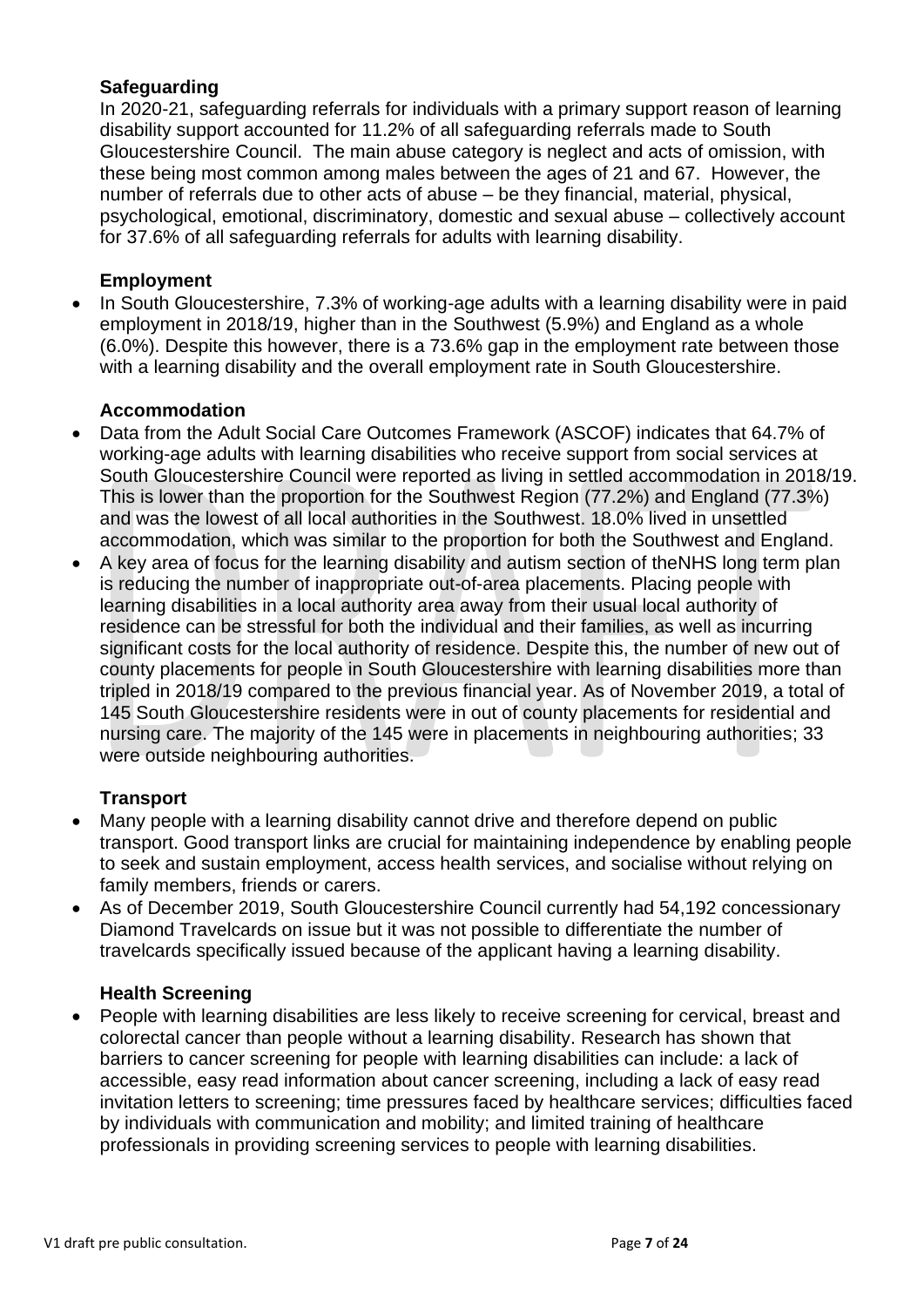# **Health Checks**

- Approximately two thirds (68.5%) of eligible adults with a learning disability in South Gloucestershire received an annual GP health check in 2020/21.
- People with learning disabilities have poorer mental and physical health than the general population. Epilepsy was 23.5 times more common among people with learning disabilities compared to the non-disabled population in England. People with learning disabilities also had higher rates of other chronic mental and physical health conditions including dementia, heart failure, kidney disease and both type 1 and type 2 diabetes.
- Having a learning disability is also associated with many of the social determinants of poorer health, including poverty, poor housing conditions, unemployment, discrimination, interpersonal violence, and lower levels of social and civic participation.

# **Hospital Admission**

- In South Gloucestershire, the rate of hospital admissions for people with learning disabilities have risen significantly over the last decade, with a 141% rise in all hospital admissions and 166% increase in emergency admissions between 2009/2010 and 2017/2018. The rate of both emergency and general hospital admissions among people with learning disabilities demonstrated a distinct pattern by local area deprivation, with those living in areas of higher deprivation having significantly higher hospital admission rates than those from less deprived areas.
- The recent learning disabilities needs assessment in South Gloucestershire identified that people with learning disabilities appear to have a higher proportion of emergency admissions compared to general admissions, with 60% of admissions among people reported as having a learning disability being an emergency compared to 32% of admissions being an emergency among the general population. Emergency admission rates have also been increasing more rapidly for people with learning disabilities then for the general population, though this could reflect improvements in coding for learning disability in hospital records, increased prevalence of learning disabilities in the population or an increase in people with learning disability requiring emergency treatment.
- The rate of both emergency and general hospital admissions among people with learning disabilities demonstrated a distinct pattern by local area deprivation, with those living in areas of higher deprivation having significantly higher hospital admission rates than those from less deprived areas.
- In most cases, learning disabilities were a secondary reason for admission to hospital. Instead, hospital admission was the result of another condition, either connected to their learning disability or otherwise. the most common reason for admission among people with learning disabilities was epilepsy, followed by respiratory diseases such as pneumonia and influenza.

# **Mortality**

- According to the learning disabilities mortality review (LeDeR) 2019 annual report, people with learning disabilities die from an avoidable medical cause of death twice as frequently as people in the general population, and when restricted to medical causes of death that are treatable with access to timely and effective healthcare, the difference is fourfold between those with a learning disability and the general population. The most common causes of death amongst people with learning disabilities were respiratory diseases (20% of deaths), circulatory diseases (15%) and congenital and chromosomal abnormalities (14%). Of the deaths notified to LeDeR in 2019, 24% of adults and 20% of children died from bacterial pneumonia, and 17% of adults and 3% of children died from aspiration pneumonia.
- In the UK, most people die at age 65 or over; for people with learning disabilities 37% die at age 65 or above. The average age at death for people with a learning disability for males was 61 and for females was 59. The average gap in age at death between people with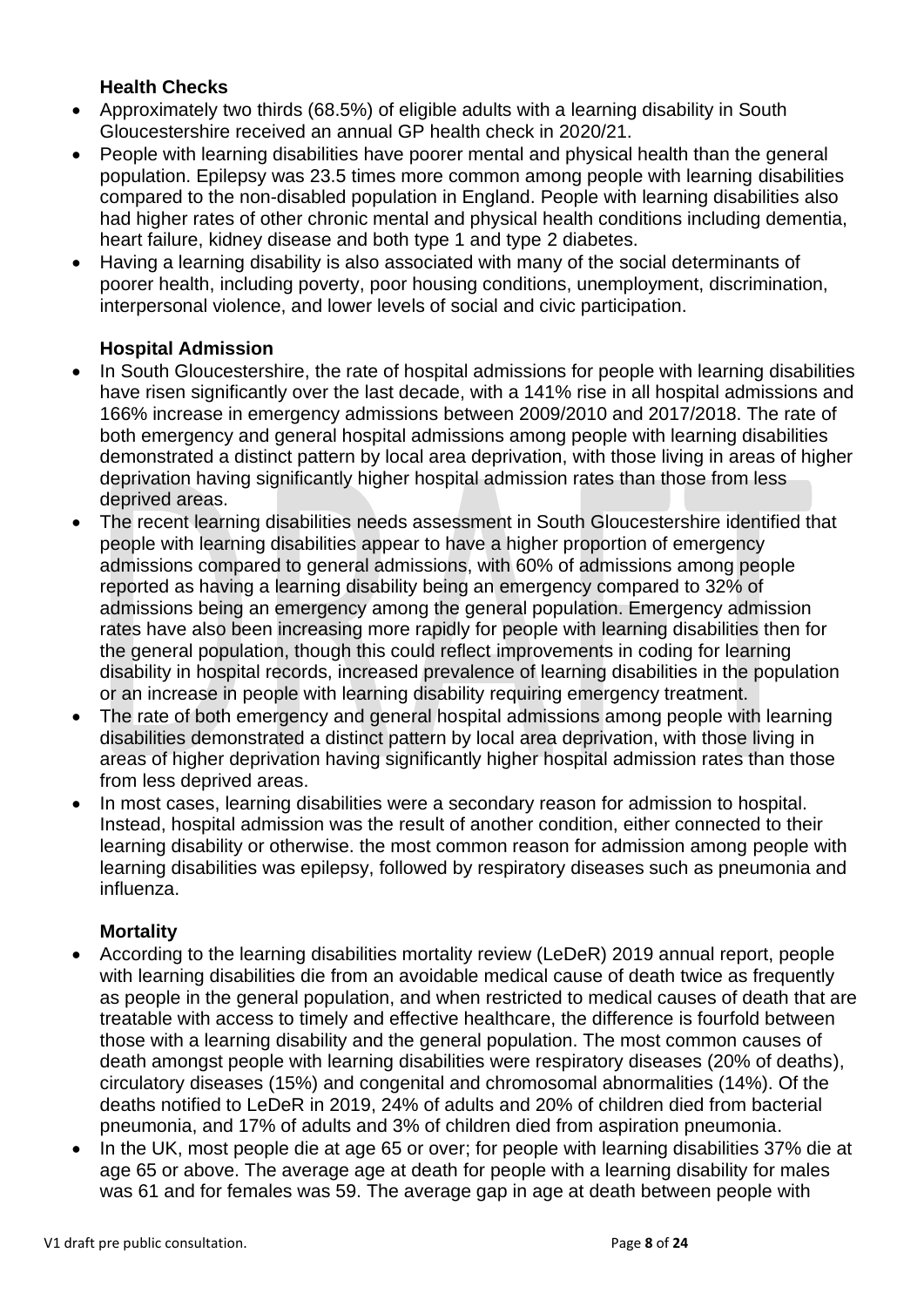learning disabilities and the general population was 22 years in males and 27 years amongst females.

- People with profound and multiple learning disabilities disproportionality died at younger ages. Of those who die in childhood, 46% have profound and multiple learning disabilities.
- People with learning disabilities are more likely than the general population of suffer from long term health conditions. The LeDeR report states that most deaths reported to them (94%) had at least one underlying long term heath condition, but the average was three. Multi-morbidity is defined as the presence of two or more long-term health conditions that cannot be cured but can be controlled with appropriate medication or therapies. In England it is though that 22% of the general population ages 0-64 have 3 or more multi-morbidities.

# 2.2.**Research - National Driver and Policy**

Several pieces of national legislation exist in relation to learning disability:

- *The Equality Act (2010)* is a legal framework to protect the rights of people with protected characteristics, including disability.
- *The Mental Capacity Act (2005)* aims to protect and empower people who may not have the mental capacity to make decisions for themselves, either some or all of the time.
- *The Children and Families Act (2014)* includes reference to children and young people under the age of 25 with special educational needs. Under the Act, children and young people with special educational needs will have their educational, health and social care needs outlined in a single Education, Health and Care (EHC) plan.
- Requirements for adult social care provision are outlined in the *Care Act (2014)*.

In addition, there are several pieces of policy and guidance:

- *Valuing People (2001)* was the seminal policy document outlining the Government's approach to learning disability, followed by the publication of Valuing People Now in 2009. Both focus on the fact that "all people with a learning disability are people first with the right to lead their lives like any others, with the same opportunities and responsibilities, and to be treated with the same dignity and respect". Both policies place four principles – rights, independence, choice and inclusion – at the heart of action to improve the lives of people with learning disability.
- In May 2011, the BBC's Panorama programme revealed the emotional and physical abuse of adults with learning disability by staff working at the private Winterbourne View Hospital in South Gloucestershire, resulting in the Department of Health publishing *Transforming Care: A national response to Winterbourne View Hospital* in December 2012. The report focused on the need for community-based care for people with learning disability and expectations for a "substantial reduction in reliance on inpatient care for these groups of people", with a rapid reduction in the number of hospital placements and the closure of inpatient services. Nevertheless, multiple subsequent reports highlighted slow progress towards the Government's goal of moving people with learning disability out of hospitals and into the community.
- In 2015, a national plan was developed to close inpatient facilities and develop community services for people with learning disability, to be delivered through 49 Transforming Care Partnerships (TCPs). TCPs brought together local authorities, NHS Clinical Commissioning Groups (CCGs), NHS England, service providers, the voluntary sector and service users and their families to develop a three-year transformation plan for their local area. The Government's mandate to NHS England 2018-2019 included the objective of improving outof-hospital care for people with learning disability, focusing on the need for better prevention, early intervention and access to integrated services, together with reducing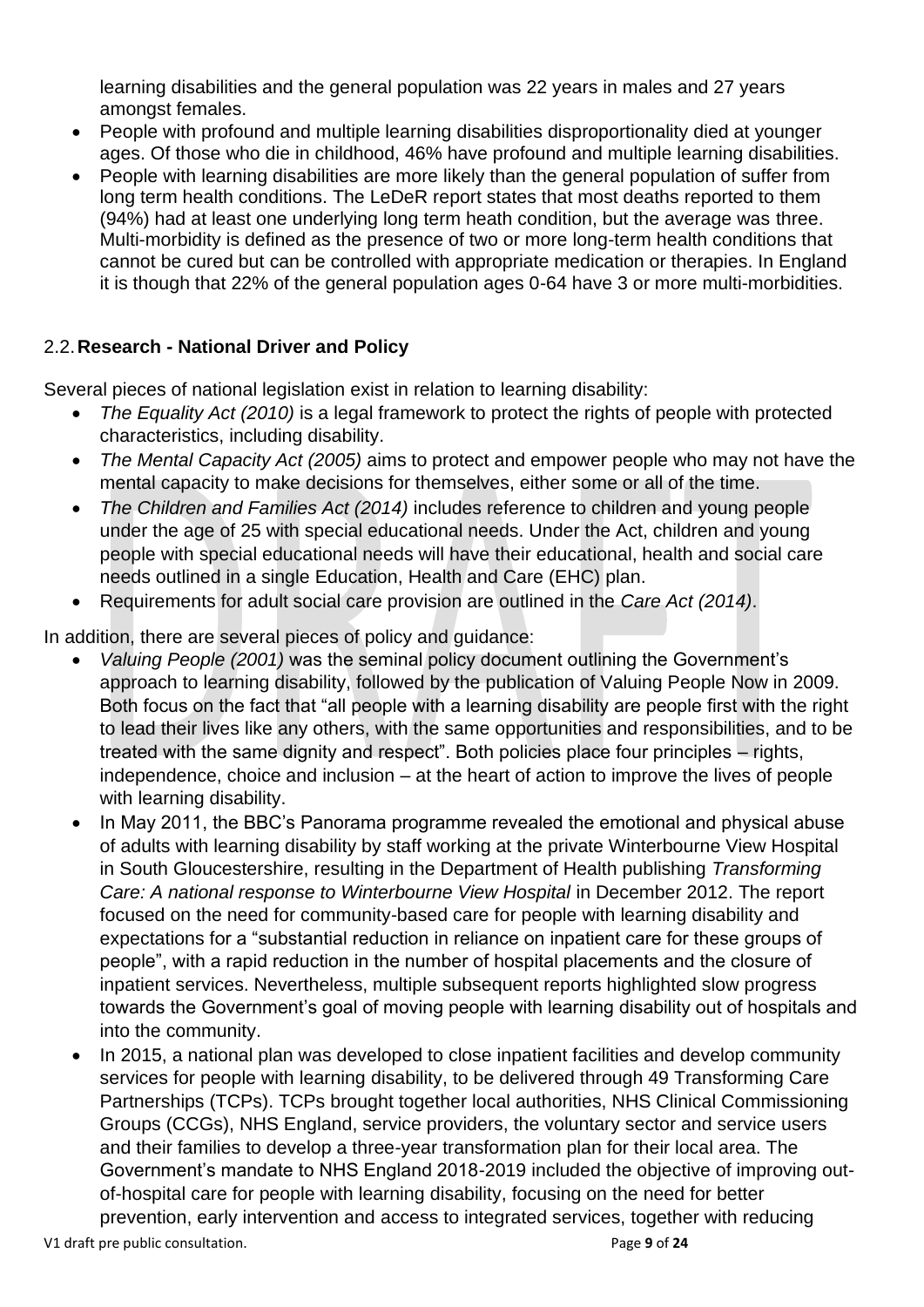inappropriate out-of-area placements and reliance on inpatient care. TCP have been renamed to Assuring Transformation Partnership

- The NHS Long Term Plan was published in 2019, outlining the ambitions of the NHS over the next 10 years and including learning disability as one of its four clinical priorities. This includes improving community-based support, reducing the number of people with learning disability in hospital settings and reducing health inequalities through a focus on increasing uptake of annual health checks and reducing overmedication of children and young people with a learning disability.
- Sir Stephen Bubb "The Building Rights report" which is an independent review of services for autistic people and people with learning disability in Bristol makes three key recommendations to help services and systems become more aware and have a better understanding of the challenges faced by autistic people and people with learning disability. The report recommendations are:
	- o Establish a 'Charter of Rights'
	- o Ensure a 'Right to Challenge'
	- o Establish an independent commissioner for autistic people and people with learning disability

## 2.3.**Engagement - importance**

Engagement, and co-production are very important in developing proposals for the delivery of our services to ensure that we meet local needs and provide value for money. We aim to listen carefully to views of residents and service users before developing proposals for consultation and subsequent decision, to ensure proposals reflect these views.

#### 2.4.**Engagement events**

#### **The purpose of the engagement events was to:**

- Inform people about the council's aim to develop an All-age learning disability strategy
- Seek input from a wide range of stakeholders to co-produce a draft All-age learning disability strategy based on the needs and views of local people which is then subject to consultation.
- Explain that the new strategy is to complement not replace other strategies (for example the strategy for children and young people with SEND).
- Provide a framework for engagement that enables people to participate in a timely, accessible and appropriate manner suitable to their needs.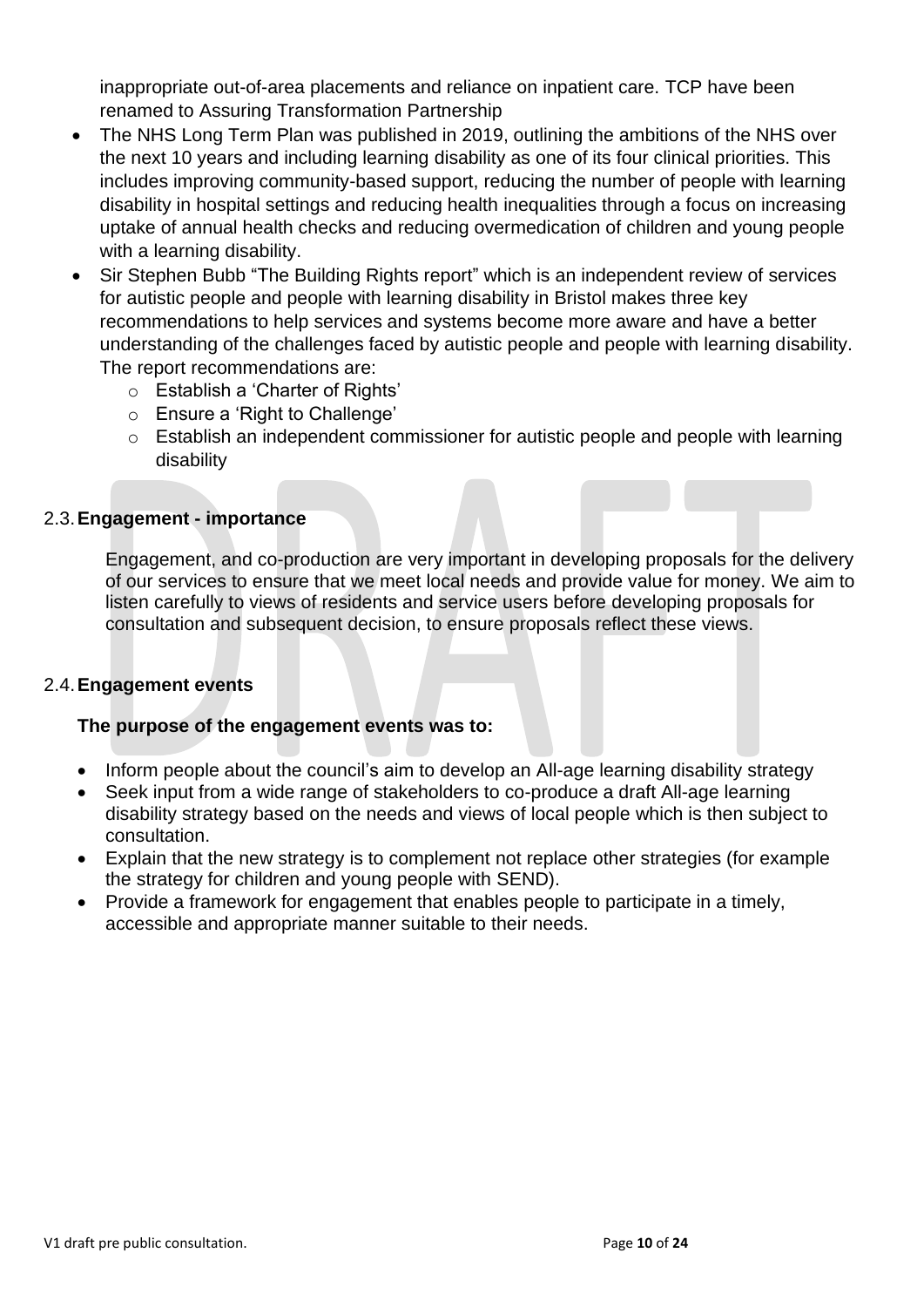The following table sets out the engagement that has taken place to date:

*Table 8 – List of Engagement events*

| <b>Date</b>         | Who / What                                                                                                                                                                                                                                                                                                                                                   | Who                                                                                                                                                                                                                                                            | <b>Outcome</b>                                                                                                                                                                                                                               |
|---------------------|--------------------------------------------------------------------------------------------------------------------------------------------------------------------------------------------------------------------------------------------------------------------------------------------------------------------------------------------------------------|----------------------------------------------------------------------------------------------------------------------------------------------------------------------------------------------------------------------------------------------------------------|----------------------------------------------------------------------------------------------------------------------------------------------------------------------------------------------------------------------------------------------|
| <b>Dec</b><br>2020  | South Gloucestershire<br><b>Learning Disabilities</b><br><b>Partnership Board</b>                                                                                                                                                                                                                                                                            | Multiple partners from<br>health, the Council,<br>practitioners and the<br>community and voluntary                                                                                                                                                             | Set out the initial brief for the<br>All-age learning disability<br>strategy.                                                                                                                                                                |
|                     |                                                                                                                                                                                                                                                                                                                                                              | sector.<br>Also includes reps for<br>people with learning<br>disability and parents and<br>carers.                                                                                                                                                             | Set up a subgroup specially<br>to look at the All-age learning<br>disability strategy.                                                                                                                                                       |
| <b>Dec</b><br>2020  | All-age learning<br>disability strategy<br>working group                                                                                                                                                                                                                                                                                                     | Multiple partners from<br>health, the Council,<br>practitioners and the<br>community and voluntary<br>sector.                                                                                                                                                  | Set out values and principles.<br>Proposed definition of<br>learning disability.                                                                                                                                                             |
|                     |                                                                                                                                                                                                                                                                                                                                                              | Also includes reps for<br>people with learning<br>disability and parents and<br>carers.                                                                                                                                                                        | Agreed scope / themes of<br>work to be undertaken.<br>Identified key issues and<br>priorities for the engagement<br>process.                                                                                                                 |
| Jan-<br>Mar<br>2021 | Themed workshops<br>Education,<br>$\bullet$<br>employment and<br>training<br>Housing and support<br>$\bullet$<br>Independence and<br>$\bullet$<br>the community<br>Family, friends and<br>$\bullet$<br>carers<br>Health and<br>wellbeing<br>Preparing for<br>adulthood                                                                                       | Multiple partners from<br>health, the Council,<br>practitioners, the<br>community and voluntary<br>sector and reps for people<br>with learning disability and<br>parents and carers.                                                                           | Considered the strengths,<br>weakness, opportunities and<br>threats of each of the<br>themes.<br>Co-produced design of a<br>survey for wider<br>engagement.<br>Co-produced focus group<br>material for wider<br>engagement.                  |
| May-<br>Aug<br>2021 | Wider engagement<br>events<br>Online survey,<br>$\bullet$<br>including an easy<br>read version<br>Focus group events<br>$\bullet$<br>for young people with<br>learning disability<br>Focus group events<br>$\bullet$<br>for adults with<br>learning disability<br>Focus group events<br>$\bullet$<br>for parent carers.<br>Open day events<br>facilitated by | Young people with a<br>learning disability<br>Adults with a learning<br>disability.<br>Parents and carers of<br>people with a learning<br>disability.<br>Commissioners, providers,<br>and practitioners who work<br>with people with a learning<br>disability. | Engagement feedback from:<br>people with learning<br>$\bullet$<br>disability<br>Parents and carers<br>$\bullet$<br>Commissioners,<br>$\bullet$<br>practitioners and<br>providers<br>Equalities data relating to<br>$\bullet$<br>respondents. |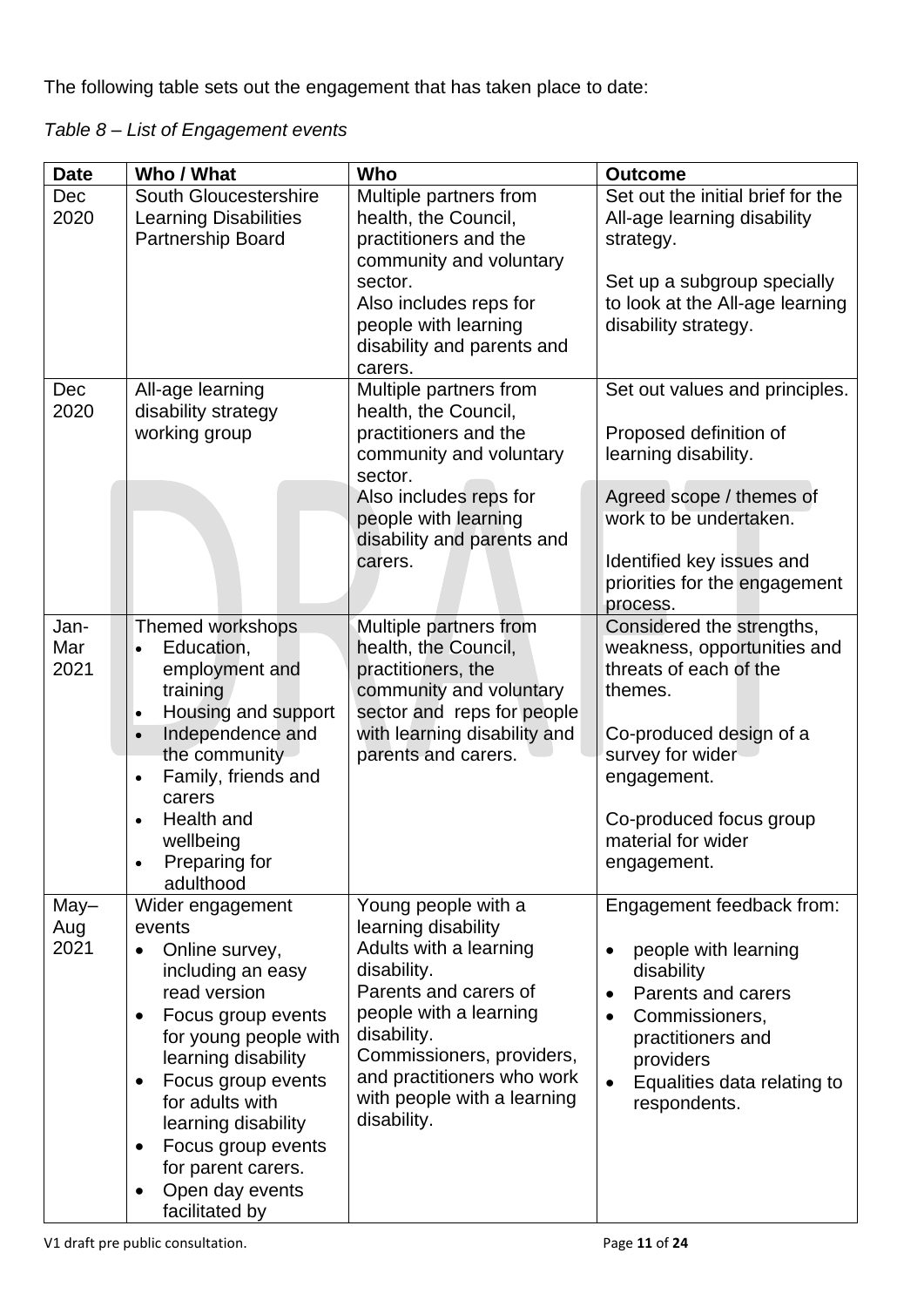|                      | Brandon trust and<br><b>KIDS</b>                                                                                                                                                                                                                    |                                                                                                                                                                                   |                                                                                                                                        |
|----------------------|-----------------------------------------------------------------------------------------------------------------------------------------------------------------------------------------------------------------------------------------------------|-----------------------------------------------------------------------------------------------------------------------------------------------------------------------------------|----------------------------------------------------------------------------------------------------------------------------------------|
| Sept-<br>Oct<br>2021 | <b>Themed Workshops</b><br>Education,<br>$\bullet$<br>employment and<br>training<br>Housing and support<br>Independence and<br>the community<br>Family, friends and<br>carers<br>Health and<br>$\bullet$<br>wellbeing<br>Preparing for<br>adulthood | Multiple partners from<br>health, the Council,<br>practitioners, the<br>community and voluntary<br>sector; reps for people with<br>learning disability and<br>parents and carers. | Summarised proposed key<br>priorities and high-level<br>actions for inclusion in the<br>draft All-age learning<br>disability strategy. |

## 2.5.**Engagement - key messages**

- The voice of people with learning disability needs to be heard, listened to and acted on. When decisions are being made about services and facilities, there is a need for more coproduction.
- Support for parents and carers of people with a learning disability is not always easily available - especially around their mental health and wellbeing.
- Most of the support received by parents and carers was through friendship and peer groups which was invaluable.
- A range of good accommodation in areas with good transport links is important.
- People with learning disability need to be supported to live and participate in the community.
- There should be more opportunities for co-production.
- There should be more opportunities for integrated working across teams, departments and organisations.
- People would like to see a focus on independence, working towards clear goals and outcomes. They would welcome a progression model.
- More attention is needed for preparing for adulthood, for example better planning and joined up working. We also need to hear the voice of young people better in relation to preparing for adulthood.
- More help to navigate available information and advice about support and how to access services is required. People would like to see more face-to-face advice giving.
- There is still a lot of work to be done to reduce health inequalities, for example better access to cancer screening, dental practice, GP and annual health assessments.
- Stakeholders would like more support in employing Personal Assistants and explore alternative viable funding option(s) such as individual service funds.
- Some people need help to make and maintain relationships.
- We need to improve work opportunities for people with a learning disability.
- Using public transport can be a problem for some people.
- It is important for people to be able to access leisure and sport facilities in the community.
- People who work with people with a learning disability need better training to understand their needs better.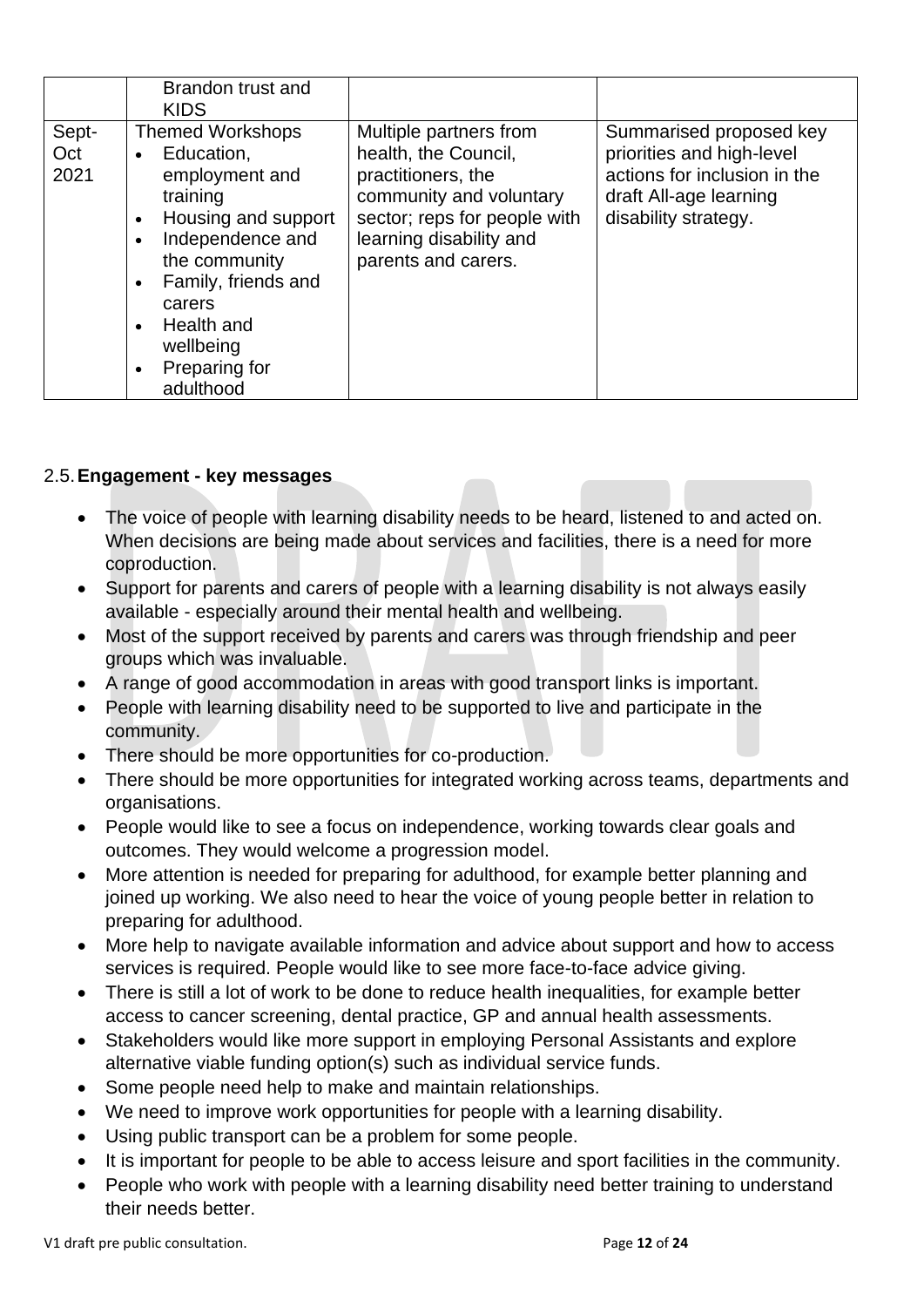#### 2.6.**Engagement – resulting equalities data**

# **Summary of respondent 'Protected Characteristics' from the survey for adults with learning disability (Table 9 – Table 14).**

This provides a snapshot of the characteristics of the people that participated in the easy read engagement survey of which 32 adults with learning disability responded.

| <b>Age (T9)</b> |            |  |  |
|-----------------|------------|--|--|
| 16-24           | 13%        |  |  |
| 25-34           | 31%        |  |  |
| 35-44           | <b>22%</b> |  |  |
| 45-54           | 28%        |  |  |
| 55-64           | 3%         |  |  |
| 65-75           | 3%         |  |  |

| <b>Are you?</b> (T10) |     |
|-----------------------|-----|
| Female                | 53% |
| Male                  | 47% |
| Other                 |     |
| Don't want to say     |     |

| Do you identify as transgender (T11) |     |  |  |
|--------------------------------------|-----|--|--|
| Yes                                  |     |  |  |
|                                      | 94% |  |  |
| Don't want to say                    |     |  |  |
|                                      |     |  |  |

| Are you? $(T12)$                                  |     |
|---------------------------------------------------|-----|
| Bisexual - you are attracted to males and females | 6%  |
| Gay Man - you are male and attracted to males     |     |
| Gay Woman/Lesbian - you are a female and          |     |
| attracted to females                              |     |
| Heterosexual/Straight - you are attracted to      | 66% |
| people of the opposite sex                        |     |
| Other                                             |     |
| Don't want to say                                 | 28% |

| Please tell us your ethnic origin (T13)                       |     |
|---------------------------------------------------------------|-----|
| White - English / Welsh / Scottish / Northern Irish / British | 91% |
| Mixed/multiple ethnic group - White & Black African           | 3%  |
| White Irish                                                   | 3%  |
| Other                                                         | 3%  |
| Arab                                                          |     |
| Asian/Asian British - Bangladeshi                             |     |
| Asian/Asian British - Chinese                                 |     |
| Asian/Asian British - Indian                                  |     |
| Asian/Asian British - Other                                   |     |
| Asian/Asian British - Pakistani                               |     |
| Black/African/Caribbean/Black British - African               |     |
| Black/African/Caribbean/Black British - Caribbean             |     |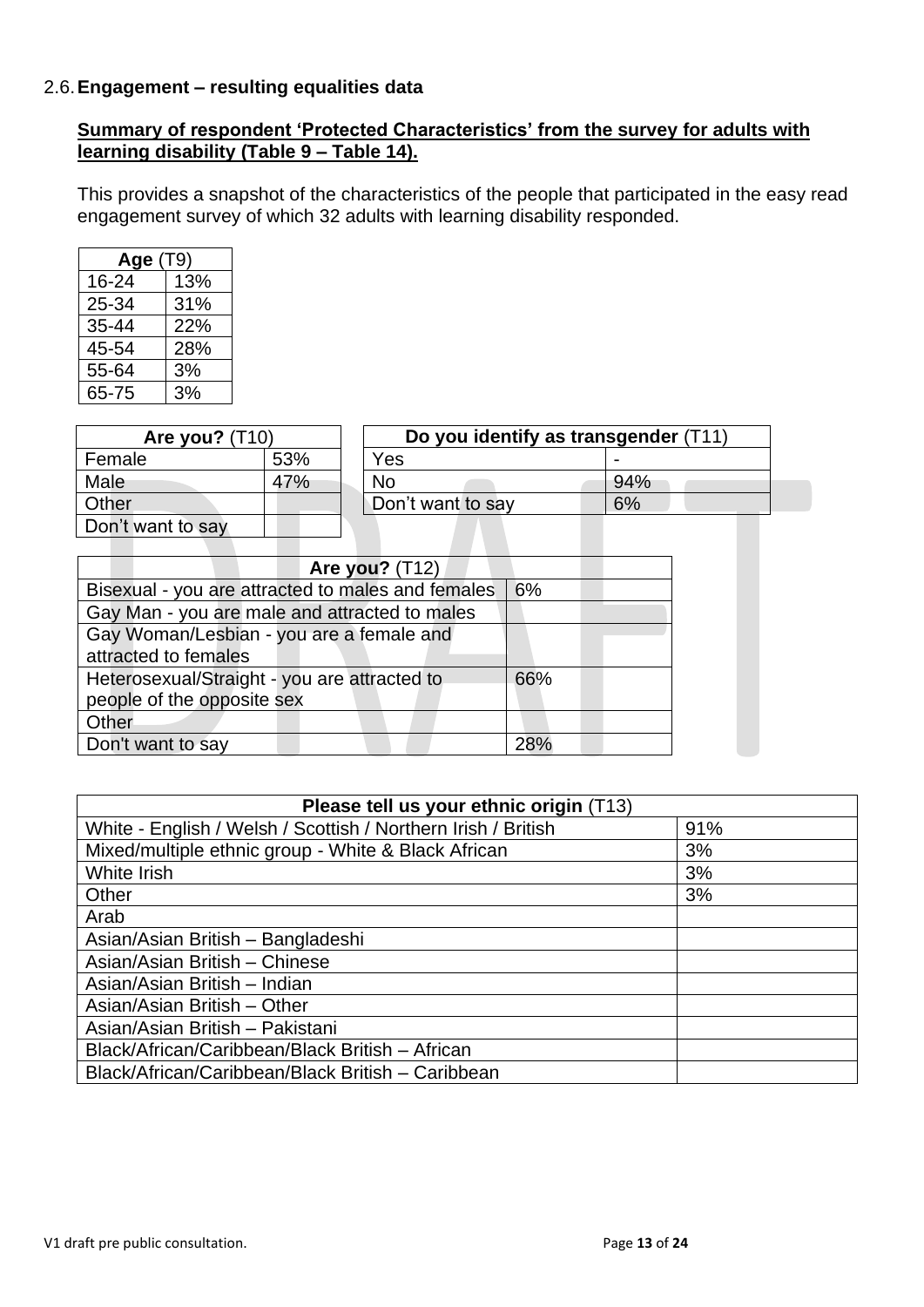| What is your religion/faith? (T14) |     |
|------------------------------------|-----|
| No Religion                        | 53% |
| <b>Buddhist</b>                    |     |
| Christian                          | 33% |
| Hindu                              |     |
| Jewish                             |     |
| <b>Muslim</b>                      |     |
| Pagan                              |     |
| Sikh                               |     |
| Don't want to say                  | 16% |
| Other - please say what            |     |
|                                    |     |

#### **Summary of respondent 'Protected Characteristics' from the survey for parent carers of people with a learning disability (Table 15 – Table 21).**

This provides a snapshot of the characteristics of the 43 parents and carers that participated in the engagement survey.

|       | Age (T15)          |     |  |
|-------|--------------------|-----|--|
|       | 16-24              |     |  |
| 25-34 |                    | 5%  |  |
| 35-44 |                    | 20% |  |
|       | 45-54              | 27% |  |
| 55-64 |                    | 20% |  |
|       | 65-75              | 7%  |  |
|       | Over <sub>75</sub> | 15% |  |
|       | Prefer not to say  | 6%  |  |

| <b>Are you?</b> (T16) |     |  |
|-----------------------|-----|--|
| Female                | 78% |  |
| Male                  | 17% |  |
| Other                 |     |  |
| Don't want to say     | .5% |  |

| Do you identify as transgender? (T17) |     |  |
|---------------------------------------|-----|--|
| Yes                                   |     |  |
| No                                    | 98% |  |
| Don't want to say                     | 2%  |  |

| Do you consider yourself to be disabled? (T18)                |     |
|---------------------------------------------------------------|-----|
| <b>No</b>                                                     | 53% |
| Prefer not to say                                             | 3%  |
| Yes - Physical impairment                                     | 10% |
| Yes - Sensory impairment                                      |     |
| Yes - Mental health condition                                 | 8%  |
| Yes - Learning disability/ difficulty or cognitive impairment | 5%  |
| Yes - Long standing illness or health condition               | 18% |
| $Yes - Other$                                                 | 3%  |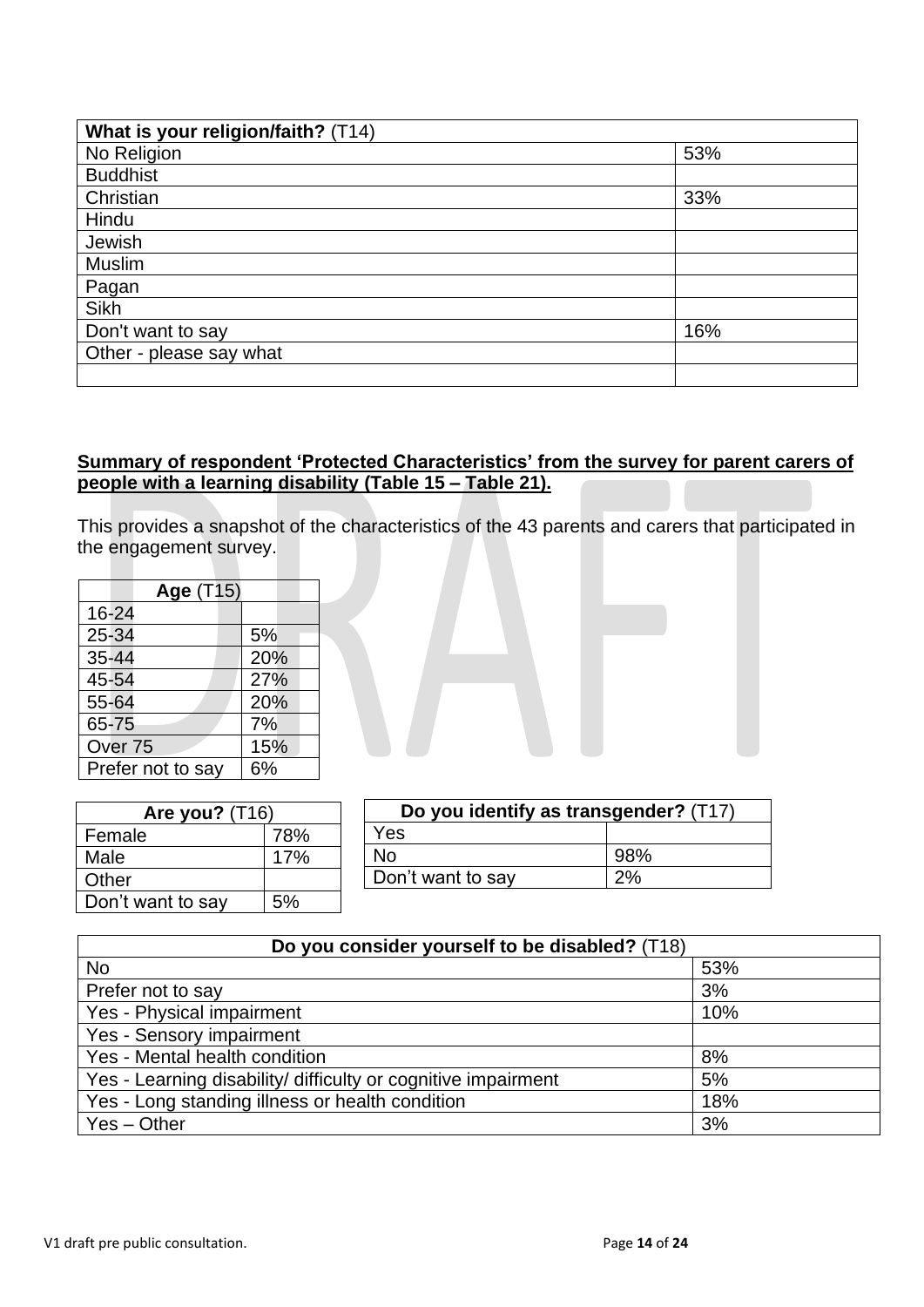| <b>Are you?</b> (T19)                             |     |
|---------------------------------------------------|-----|
| Bisexual - you are attracted to males and females |     |
| Gay Man - you are male and attracted to males     |     |
| Gay Woman/Lesbian - you are a female and          |     |
| attracted to females                              |     |
| Heterosexual/Straight - you are attracted to      | 85% |
| people of the opposite sex                        |     |
| Other                                             | 3%  |
| Don't want to say                                 | 12% |

| Please tell us your ethnic origin (T20)                       |     |
|---------------------------------------------------------------|-----|
| White - English / Welsh / Scottish / Northern Irish / British | 88% |
| Mixed/multiple ethnic group - White & Black African           | 2%  |
| White Irish                                                   |     |
| <b>White Other</b>                                            | 4%  |
| Arab                                                          |     |
| Asian/Asian British - Bangladeshi                             |     |
| Asian/Asian British - Chinese                                 | 2%  |
| Asian/Asian British - Indian                                  | 2%  |
| Asian/Asian British - Other                                   |     |
| Asian/Asian British - Pakistani                               |     |
| Black/African/Caribbean/Black British - African               |     |
| Black/African/Caribbean/Black British - Caribbean             |     |
| Prefer not to say                                             | 2%  |
|                                                               |     |

| What is your religion/faith? (T21) |     |
|------------------------------------|-----|
| No Religion                        | 39% |
| <b>Buddhist</b>                    | 3%  |
| Christian                          | 51% |
| Hindu                              |     |
| Jewish                             |     |
| Muslim                             |     |
| Pagan                              |     |
| Sikh                               |     |
| Don't want to say                  | 4%  |
| Other - please say what            | 3%  |

Some issues have been identified in reviewing this data in relation to engaging with specific groups of people. These are captured in section 3 – "Key issues identified".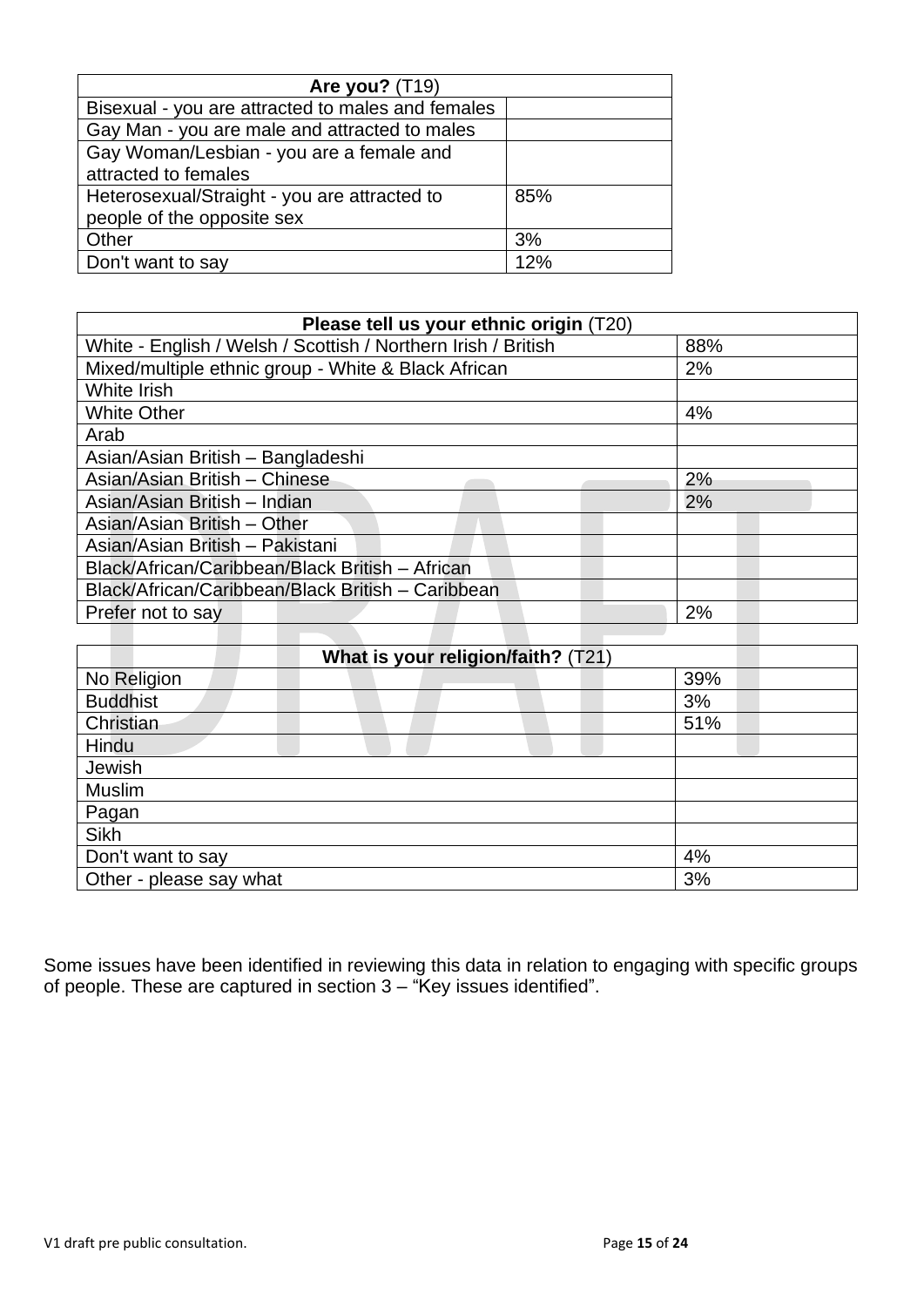# 2.7.**Consultation**

## **The purpose of the consultation process is to:**

- Inform people about the content of the draft All-age learning disability strategy including the focus for the next 5 years.
- To provide a framework for consultation that enables people to participate in a timely, accessible and appropriate manner suitable to their needs.
- To ensure a suitable response level to the consultation.
- To gain feedback on the draft All-age learning disability strategy so that a final version can be created and provided to Councillors, along with the detailed consultation feedback from stakeholders, to enable Councillors to make an informed decision based on the needs and views of local people.
- To gather clear evidence to support the implementation of the final version of the strategy and future service delivery.

The consultation process will include the following activities:

*Table 22 – Consultation activities*

| <b>Date</b>                         | Who / What                                                                                                                                                                                                                                                                                       | Members make up                                                                                                                                                                                                                                                | <b>Outcome</b>                                                                                                                                                                                                                           |
|-------------------------------------|--------------------------------------------------------------------------------------------------------------------------------------------------------------------------------------------------------------------------------------------------------------------------------------------------|----------------------------------------------------------------------------------------------------------------------------------------------------------------------------------------------------------------------------------------------------------------|------------------------------------------------------------------------------------------------------------------------------------------------------------------------------------------------------------------------------------------|
| 13 Dec<br>$2021 -$<br>4 Mar<br>2022 | Survey (online, paper.)<br>Easy read survey<br>Focus groups for targeted<br>equalities characteristics<br>groups.<br>Targeted online survey via<br>providers and voluntary<br>groups distribution lists<br>Focus groups supported<br>by voluntary groups and<br>providers to complete<br>survey. | Young people with a<br>learning disability<br>Adults with a learning<br>disability<br>Parents and carers of<br>people with a learning<br>disability<br>Commissioners,<br>providers and<br>practitioners who work<br>with people with a<br>learning disability. | <b>Consultation feedback</b><br>from:<br>people with learning<br>disability<br>parent carers<br>commissioners,<br>practitioners and<br>providers<br>targeted equalities<br>characteristics groups<br>Equalities data set of<br>response. |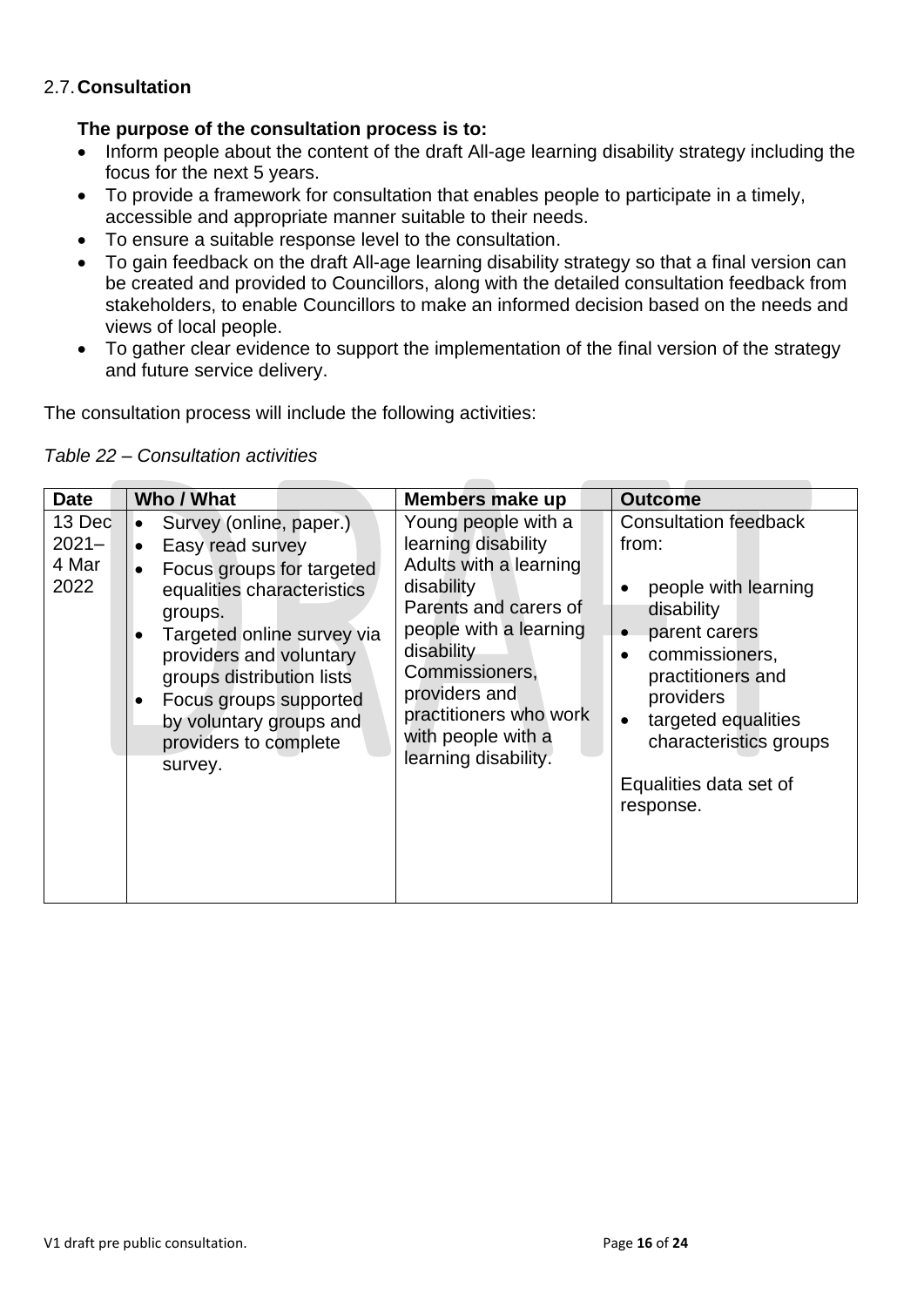#### **3. Issues identified**

#### 3.1.**From the research and engagements events**

The following issues have been identified from the research and engagement events:

| ID              | <b>Issues</b>                                                                                                                                     |
|-----------------|---------------------------------------------------------------------------------------------------------------------------------------------------|
| E1              | Engagement with some equality groups was low for example race, religion and sexual orientation.                                                   |
| E2              | Some people with a learning disability cannot access online material for various reasons.                                                         |
| E <sub>3</sub>  | Some parents and carers of people with a learning disability cannot access online material for various reasons.                                   |
| E4              | Advice and guidance are not always available or accessible for people with learning disability or their parent carers.                            |
| E <sub>5</sub>  | There is limited changing facilities in the community for personal care which can exclude some people with a learning disability from             |
|                 | accessing their community.                                                                                                                        |
| E <sub>6</sub>  | Some facilities in the community are not inclusive for people with learning disability                                                            |
| E7              | Some employers do not have the support they need to employ / support people with learning disability within their organisation. This              |
|                 | means there is less meaningful employment opportunities for people with learning disability.                                                      |
| E <sub>8</sub>  | The system culture could be more aspirational for people with learning disability.                                                                |
| E9              | There is reduced number of people with learning disability accessing preventative health services such as screening and accessing                 |
|                 | vaccination.                                                                                                                                      |
| E10             | People with learning disability reported that some information shared regarding their health was confusing and they did not understand.           |
| E <sub>11</sub> | There is a reduced amount of information for people with learning disability to access in relation to relationships and sex and that the          |
|                 | information available is not always shared.                                                                                                       |
| E12             | Parents and carers of people with a learning disability felt there was limited mental health and wellbeing material for them to access.           |
| E <sub>13</sub> | There is insufficient housing stock and housing options for some people with learning disability to live in their community.                      |
| E14             | People with learning disability are not always allowed to make informed choices or take positive risks to promote their independence.             |
| E <sub>15</sub> | The voice of people with learning disability is not always heard or acted upon.                                                                   |
| E16             | There is a general feeling that life skills for people with learning disability (e.g., support to get a job, manage money, form filling) could be |
|                 | increased.                                                                                                                                        |
| E <sub>17</sub> | It is felt that planning for adulthood is less prepared for people with learning disability and more time is needed to plan.                      |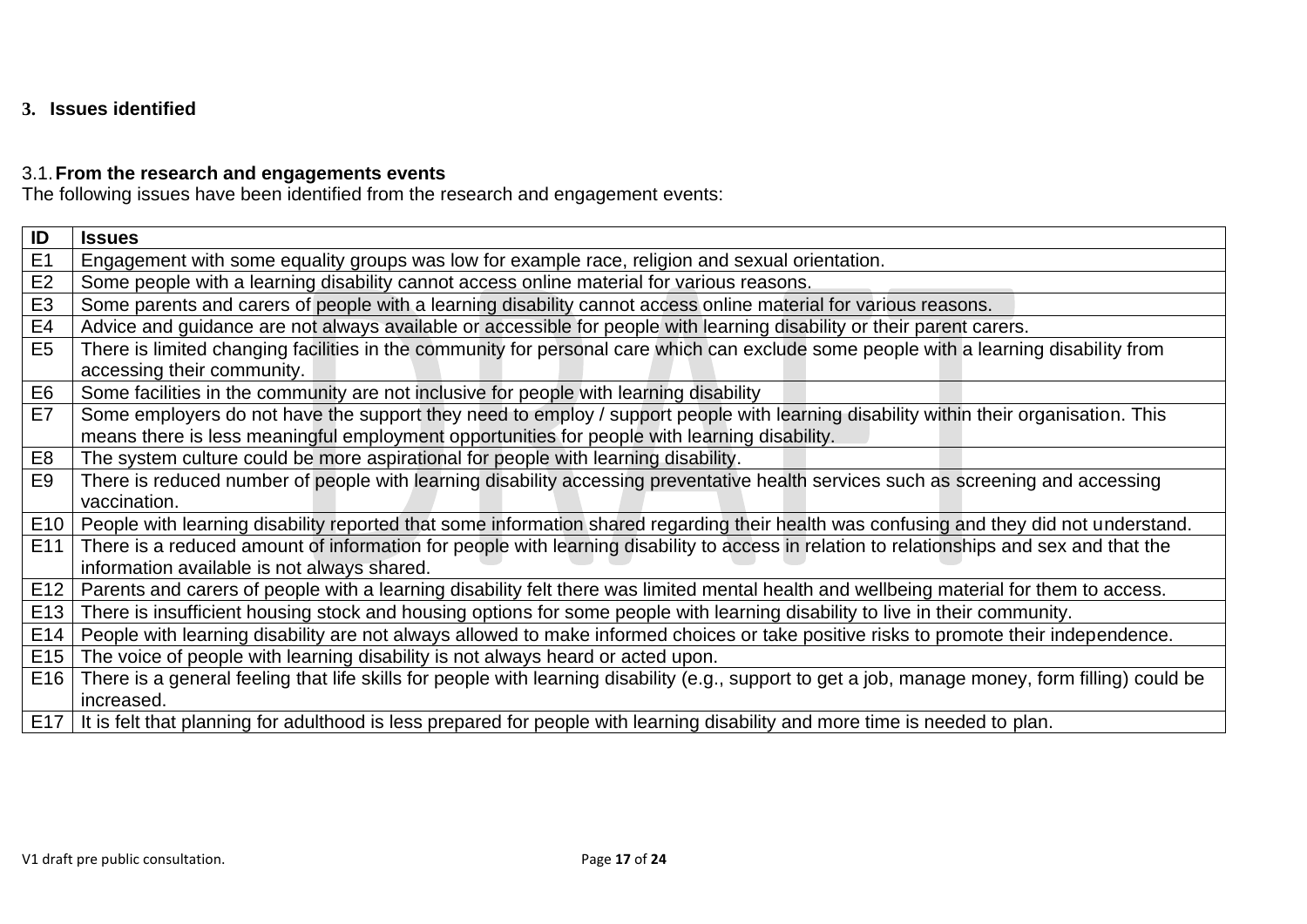#### 3.2.**From the consultation**

The following additional issues have been identified during the consultation:

# **Please note - this section will be updated post consultation**

| ID | <b>Issues</b> |
|----|---------------|
|    |               |
|    |               |
|    |               |
|    |               |
|    |               |
|    |               |
|    |               |

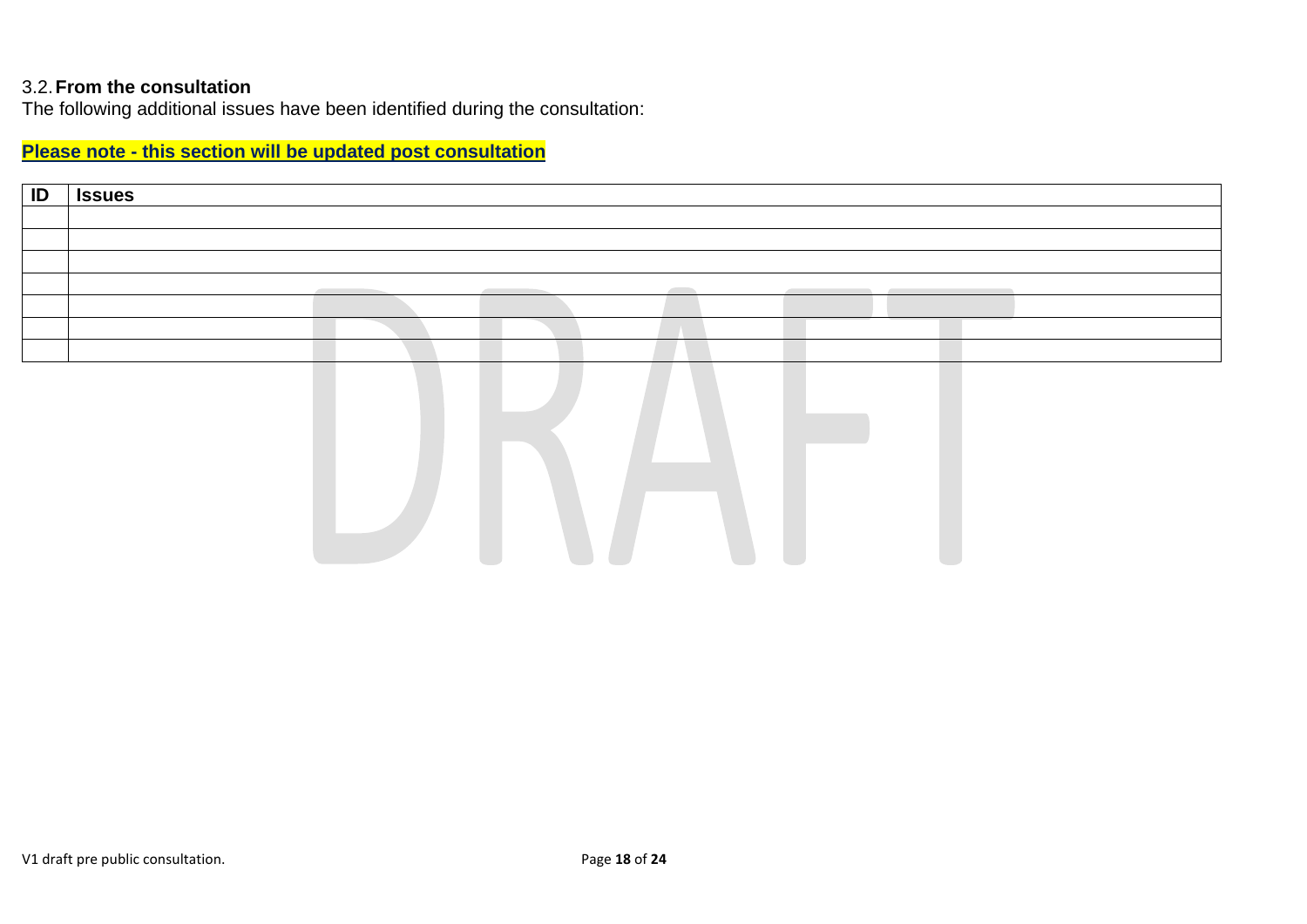#### **4. How the strategy intends to address the key equality issues**

The following sets out how the strategy intends to address all the key issues.

# **Please note - this section will be updated post consultation**

| ID             | <b>Issue</b>                                                                                                                                                           | What the strategy will do to address the issue                                                                                                                                                                                                                                                                                                                                                                                                                                                                                                                                                                                                                                                   |
|----------------|------------------------------------------------------------------------------------------------------------------------------------------------------------------------|--------------------------------------------------------------------------------------------------------------------------------------------------------------------------------------------------------------------------------------------------------------------------------------------------------------------------------------------------------------------------------------------------------------------------------------------------------------------------------------------------------------------------------------------------------------------------------------------------------------------------------------------------------------------------------------------------|
| E1             | Engagement with some equality groups was low for<br>example race, religion and sexual orientation.                                                                     | As part of the consultation of the All-age leaning disability strategy we will seek<br>to conduct some focus sessions to gather feedback from South Gloucestershire<br>race equalities group and South Gloustershire equalities voice support group.                                                                                                                                                                                                                                                                                                                                                                                                                                             |
| E2             | Some people with a learning disability cannot access<br>online material for various reasons.                                                                           | As part of the enabling actions within the strategy itself we will be looking to<br>develop a better information and advice provision ensuring information that is                                                                                                                                                                                                                                                                                                                                                                                                                                                                                                                               |
| E <sub>3</sub> | Some parents and carers of people with a learning<br>disability cannot access online material for various<br>reasons.                                                  | accessible, comprehensive, up to date and easy to find and understand for<br>people with learning disability, their families, parents and carers and<br>professionals, using a variety of media including digital and face to face.                                                                                                                                                                                                                                                                                                                                                                                                                                                              |
| E <sub>4</sub> | Advice and guidance is not always available or<br>accessible for people with learning disability or their<br>parents and carers.                                       |                                                                                                                                                                                                                                                                                                                                                                                                                                                                                                                                                                                                                                                                                                  |
| E <sub>5</sub> | There is limited changing facilities in the community for<br>personal care which can exclude some people with a<br>learning disability from accessing their community. | As part of priority 4 Promote independence - ensuring people are safe and<br>connected to their community, we will:<br>Advocate all new major community planning schemes to ensure there is<br>adequate disability changing facilities to administer personal care.<br>We have submitted a bid for funding of Changing Places, Once/if<br>$\circ$<br>funding is confirmed we will be able to say where they will be located.                                                                                                                                                                                                                                                                     |
| E <sub>6</sub> | Some facilities in the community are not inclusive for<br>people with learning disability                                                                              | As part of priority 4 Promote independence - ensuring people are safe and<br>connected to their community, we will:<br>Develop a learning disability friendly ethos locally to include awareness<br>raising, training and a network of local champions to ensure that local<br>communities and services are more aware and supportive of people with<br>learning disability and provide safe spaces for people with learning disability<br>to access within the community.<br>Develop support for services and organisation about their responsibilities to<br>provide reasonable adjustments for people with learning disability and audit<br>how these reasonable adjustments can be provided. |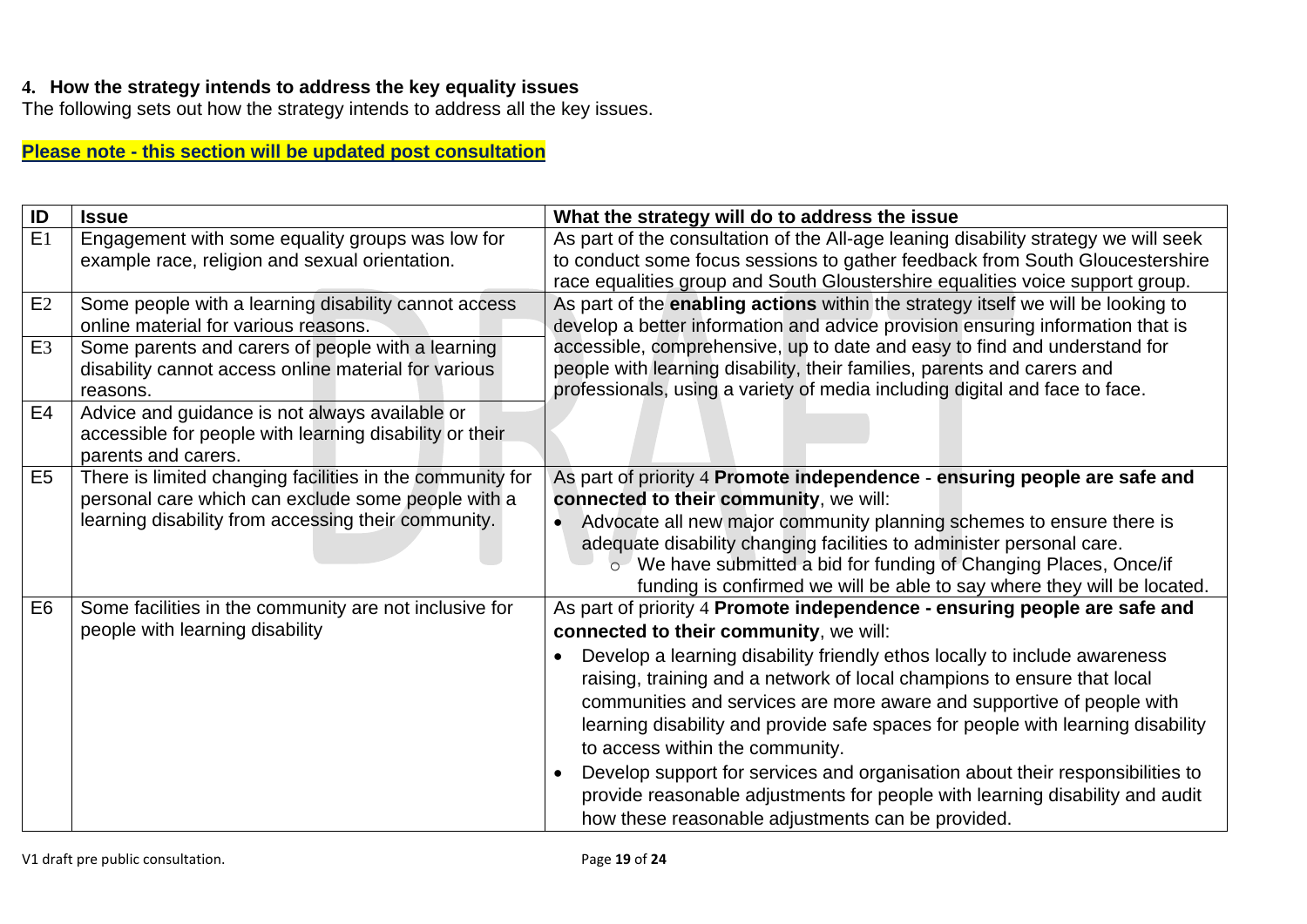|                 |                                                                                                                                                                                                                                               | Increase the amount of inclusive play as part of public open spaces with<br>input from parent and carer groups.<br>Work across education, health and social care as well as voluntary and<br>$\bullet$<br>independent sector to develop more life skills training options to promote<br>independence.                                                                                                                                                                                                                                            |
|-----------------|-----------------------------------------------------------------------------------------------------------------------------------------------------------------------------------------------------------------------------------------------|--------------------------------------------------------------------------------------------------------------------------------------------------------------------------------------------------------------------------------------------------------------------------------------------------------------------------------------------------------------------------------------------------------------------------------------------------------------------------------------------------------------------------------------------------|
| E7              | Some employers do not have the support they need to<br>employ / support people with learning disability within<br>their organisation. This means there is less meaningful<br>employment opportunities for people with learning<br>disability. | As part of priority 2 Increase employment and vocational education and<br>training opportunities for people with a learning disability, we will:<br>Work both regionally and locally to engage and support employers so they<br>are confident and have the capacity to establish opportunities for those with<br>learning disabilities and/or difficulties.<br>Work with providers and community support services to encourage more<br>sustained and wrap around support for people with learning disability to gain<br>and maintain employment. |
| E <sub>8</sub>  | There is a system culture that could be more<br>aspirational for people with learning disability.                                                                                                                                             | As part of priority 2 Increase employment and vocational education and<br>training opportunities for people with a learning disability, we will:<br>Work with partners in education and health and social care to raise<br>aspirations regarding employment, starting with early years and promoting<br>ability not disability.                                                                                                                                                                                                                  |
| E9              | There is reduced number of people with learning<br>disability accessing preventative health services such<br>as screening and accessing vaccination.                                                                                          | As part of priority 6 Work in partnership with health to deliver better health<br>and wellbeing outcomes for people with a learning disability and their<br>parents and carers, we will:                                                                                                                                                                                                                                                                                                                                                         |
| E <sub>10</sub> | People with learning disability reported that some<br>information shared regarding their health was<br>confusing and they did not understand.                                                                                                 | Support the work of the clinical commissioning group (CCG) in improving the<br>uptake and quality of annual health checks and health action plans for<br>people with learning disability across GP practices in South Gloucestershire.<br>All people with learning disability who are on the GP register should be<br>offered an annual health check in a format that they understand. This should<br>result in a health action plan. Ensure adequate measures are put in place to<br>monitor the progress.                                      |
|                 |                                                                                                                                                                                                                                               | Improve the uptake and quality of accessing core health and screening<br>services such as dentist, optician, cancer screening and vaccine<br>programmes for people with learning disability, ensuring they have                                                                                                                                                                                                                                                                                                                                  |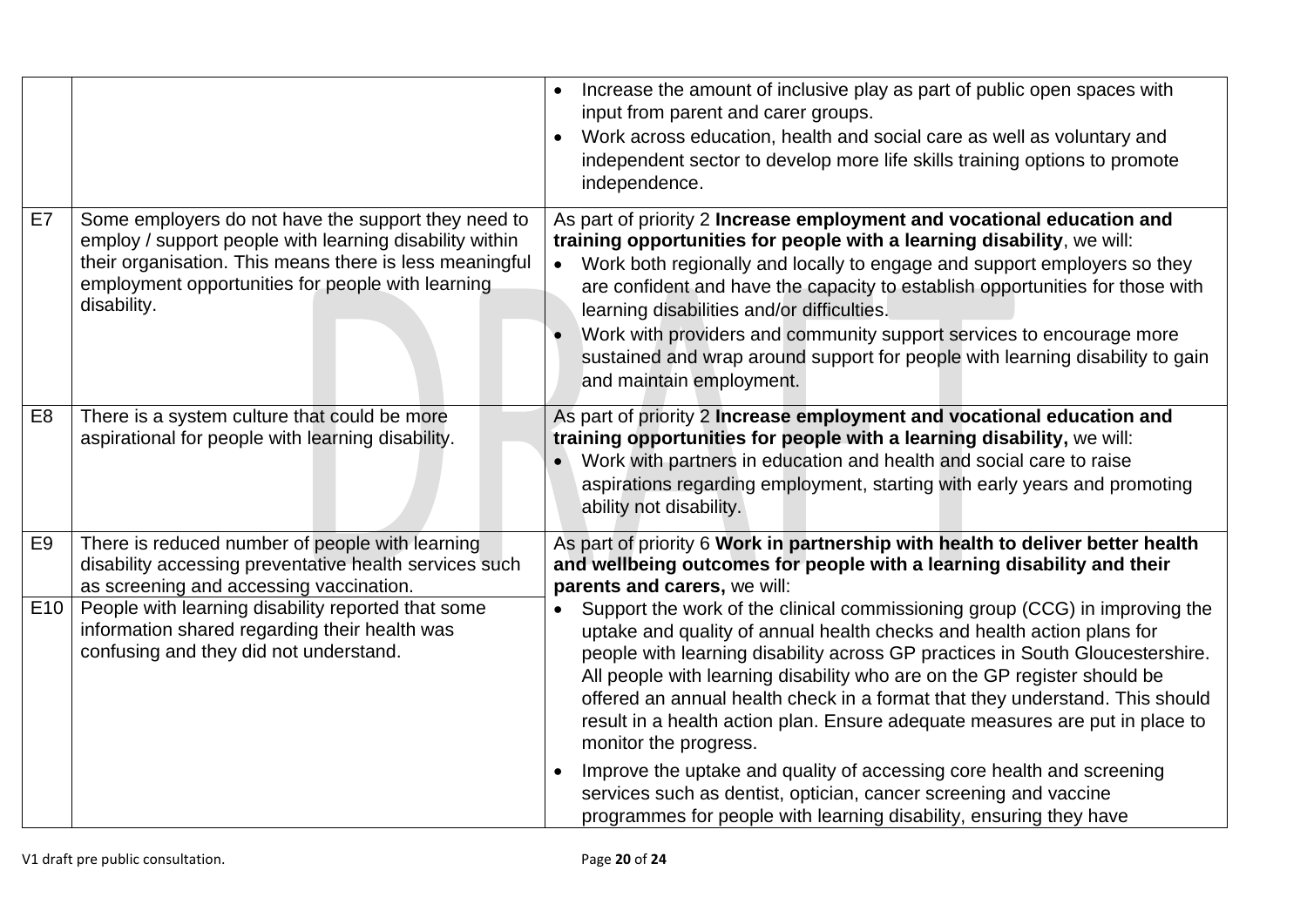|                 |                                                                                                                                                                                                 | appropriate support to access preventative services and treatment where<br>required.                                                                                                                                                                                                                                                                                                                                                                                                                                                                                                                                                                                   |
|-----------------|-------------------------------------------------------------------------------------------------------------------------------------------------------------------------------------------------|------------------------------------------------------------------------------------------------------------------------------------------------------------------------------------------------------------------------------------------------------------------------------------------------------------------------------------------------------------------------------------------------------------------------------------------------------------------------------------------------------------------------------------------------------------------------------------------------------------------------------------------------------------------------|
|                 |                                                                                                                                                                                                 | Ensure that accessible information is provided and promoted about these<br>services to desensitise the process and stress the importance of them for<br>people with learning disability.                                                                                                                                                                                                                                                                                                                                                                                                                                                                               |
|                 |                                                                                                                                                                                                 | Ensure services know where they can obtain support to train their staff and<br>get advice around reasonable adjustments, mental capacity and best interest<br>decisions.                                                                                                                                                                                                                                                                                                                                                                                                                                                                                               |
| E11             | There was a reduced amount of information for people<br>with learning disability to access in relation to<br>relationships and sex and that the information available<br>was not always shared. | As part of priority 6 Work in partnership with health to deliver better health<br>and wellbeing outcomes for people with a learning disability and their<br>parents and carers, we will:<br>Develop sex and relationship training for practitioners, as well as for people<br>with learning disability, their parents and carers and schools. This should<br>include the development of more creative resources to support conversations<br>about sex and relationships with both people with learning disability and their<br>families.                                                                                                                               |
| E <sub>12</sub> | Parent carers of people with a learning disability felt<br>there was limited mental health and wellbeing material<br>for them to access.                                                        | As part of priority 5 Promote support networks for family, friends and<br>parents and carers who support people with a learning disability, we will:<br>Work with public heath, promote and expand the range of mental health and<br>wellbeing services for parents and carers.                                                                                                                                                                                                                                                                                                                                                                                        |
| E <sub>13</sub> | There is insufficient housing stock and housing options<br>for some people with learning disability to live in their<br>community.                                                              | As part of priority 3 Provide a range of good quality housing and support<br>options for people with a learning disability with a clear pathway on how to<br>access them, we will:<br>Develop effective partnerships with housing and support providers to ensure<br>a wide range of housing options and support is available. Offer different<br>funding models to meet the forecasted need for people with learning<br>disability feeding into the departmental commissioning plan and the council<br>housing strategy.<br>Ensure that appropriate, flexible accommodation options are commissioned<br>for people with co-existing learning disabilities and autism. |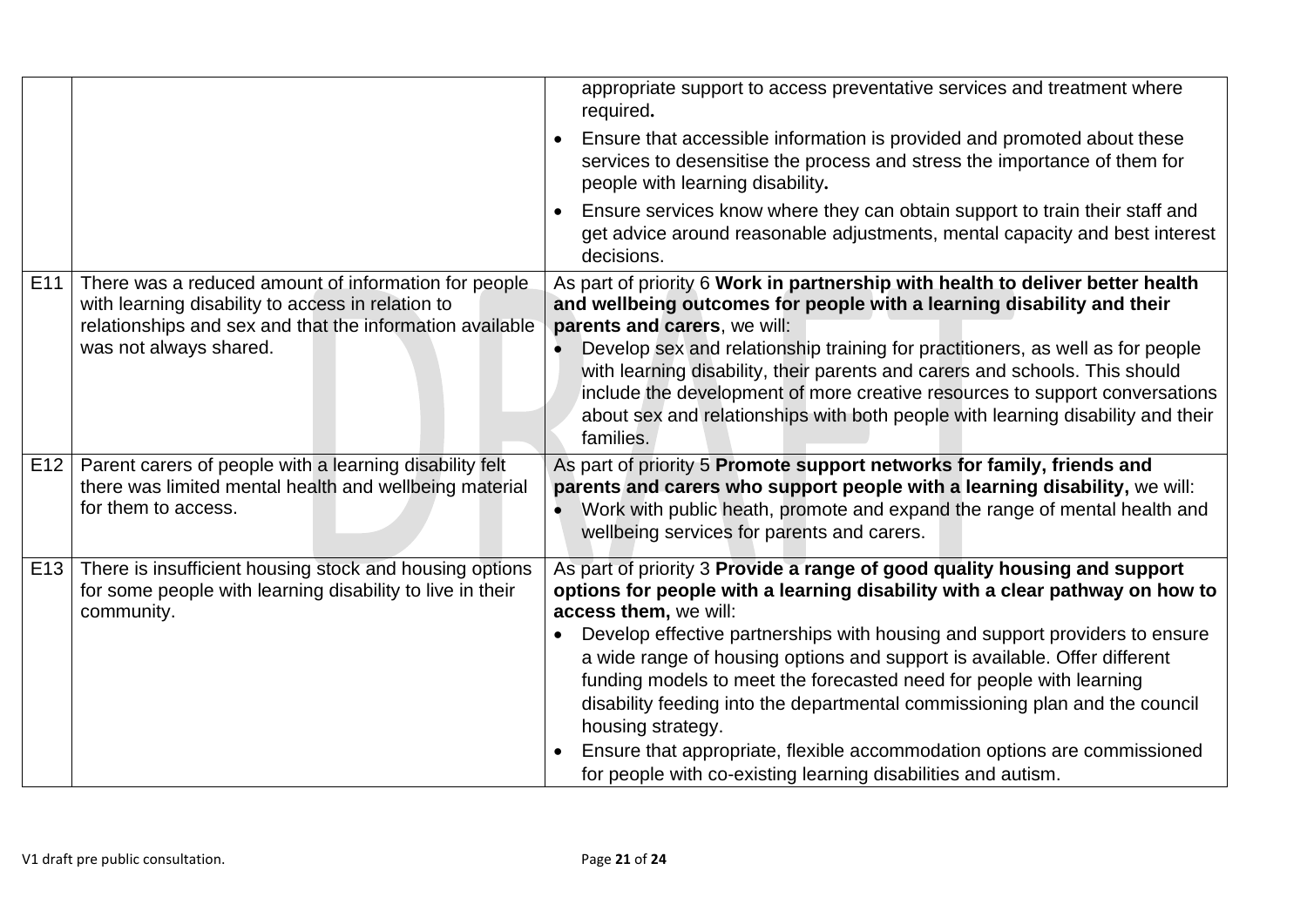|                        |                                                                                                                                                                                                                                   | Support education provision and the voluntary sector to work with housing<br>providers to develop their own supported living and independence training<br>schemes.                                                                                                                                                                                                                                                                                                                                                                                                                                                                                                                                                                                                                                                                                                                                  |
|------------------------|-----------------------------------------------------------------------------------------------------------------------------------------------------------------------------------------------------------------------------------|-----------------------------------------------------------------------------------------------------------------------------------------------------------------------------------------------------------------------------------------------------------------------------------------------------------------------------------------------------------------------------------------------------------------------------------------------------------------------------------------------------------------------------------------------------------------------------------------------------------------------------------------------------------------------------------------------------------------------------------------------------------------------------------------------------------------------------------------------------------------------------------------------------|
| E14<br>E <sub>15</sub> | People with learning disability are not always allowed<br>to make informed choices or take positive risks to<br>promote their independence.<br>The voice of people with learning disability is not<br>always heard or acted upon. | As part of priority 1 Effective planning for smooth transitions for young<br>people preparing for adulthood, we will:<br>Develop more self-advocacy services that young people with a learning<br>disability can access, considering the ways and the different types of media<br>that can be used to support engagement.<br>Engage more with schools, colleges and community groups to enable young<br>people to be more involved in the coproduction of the future design and<br>promotion of services that will build confidence and self-esteem for young<br>people.<br>Develop a positive peer mentoring programme for young people and their<br>parents and carers to link up with those who have taken positive risks in life<br>to raise aspirations.                                                                                                                                       |
| E16                    | There is a general feeling that life skills for people with<br>learning disability (e.g., support to get a job, manage<br>money, form filling) could be increased.                                                                | As part of priority 1 Effective planning for smooth transitions for young<br>people preparing for adulthood, we will:<br>Have a focus on practical independence training within education and within<br>the community.<br>As part of priority 3 Provide a range of good quality housing and support<br>options for people with a learning disability with a clear pathway on how to<br>access them, we will:<br>Look to develop opportunities for people with learning disability to access a<br>learning flat.<br>Work with housing and support providers deliver a sustainable supported<br>living framework providing an environment that builds independence among<br>people with learning disability. Ensure the use of assisted technology is<br>promoted and maximised.<br>As part of priority 4 Promote independence ensuring people are safe and<br>connected to their community, we will: |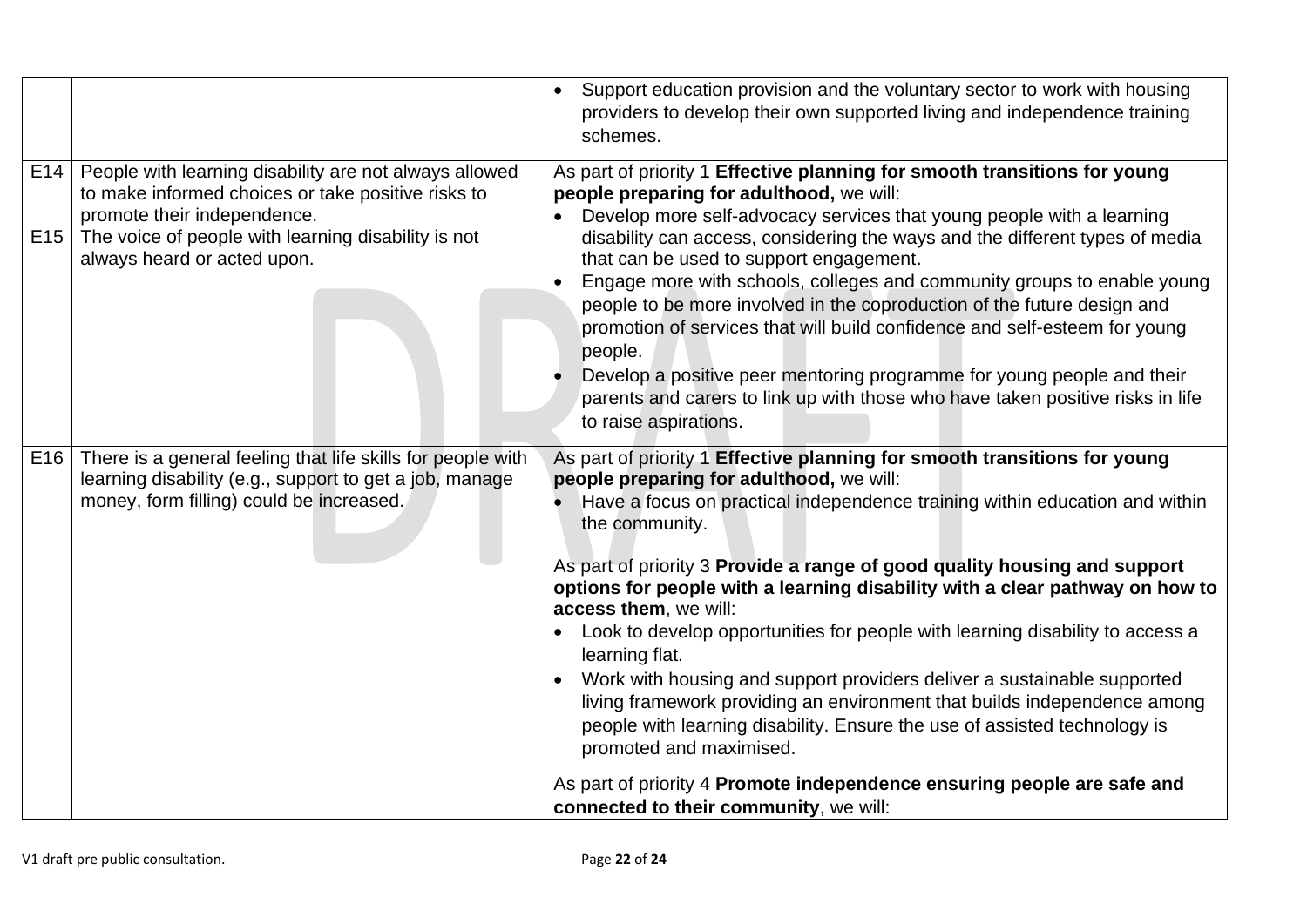|     |                                                                                                                                    | Work across education, health and social care as well as voluntary and<br>independent sector to develop more life skills training options to promote<br>independence.<br>Provide more support when filling out forms e.g. job applications, benefit<br>applications.                                                                                                                                                                                                                                                                                                                                                                                                 |
|-----|------------------------------------------------------------------------------------------------------------------------------------|----------------------------------------------------------------------------------------------------------------------------------------------------------------------------------------------------------------------------------------------------------------------------------------------------------------------------------------------------------------------------------------------------------------------------------------------------------------------------------------------------------------------------------------------------------------------------------------------------------------------------------------------------------------------|
| E17 | It is felt that planning for adulthood is less prepared for<br>people with learning disability and more time is needed<br>to plan. | As part of priority 1 Effective planning for smooth transitions for young<br>people preparing for adulthood, we will:<br>Start conversations about transition planning with people with learning<br>disability and their parents and carers from year 8. This would include<br>conversations about the adult services offer.<br>Increase the rollout and use of transition assessments for young people with<br>a learning disability.<br>Plan for transition earlier, ensuring timely reviews especially for those with<br>complex needs, and identifying clear timely transition goals and outcomes.<br>Provide more taster days to visit provisions and settings. |
|     |                                                                                                                                    |                                                                                                                                                                                                                                                                                                                                                                                                                                                                                                                                                                                                                                                                      |